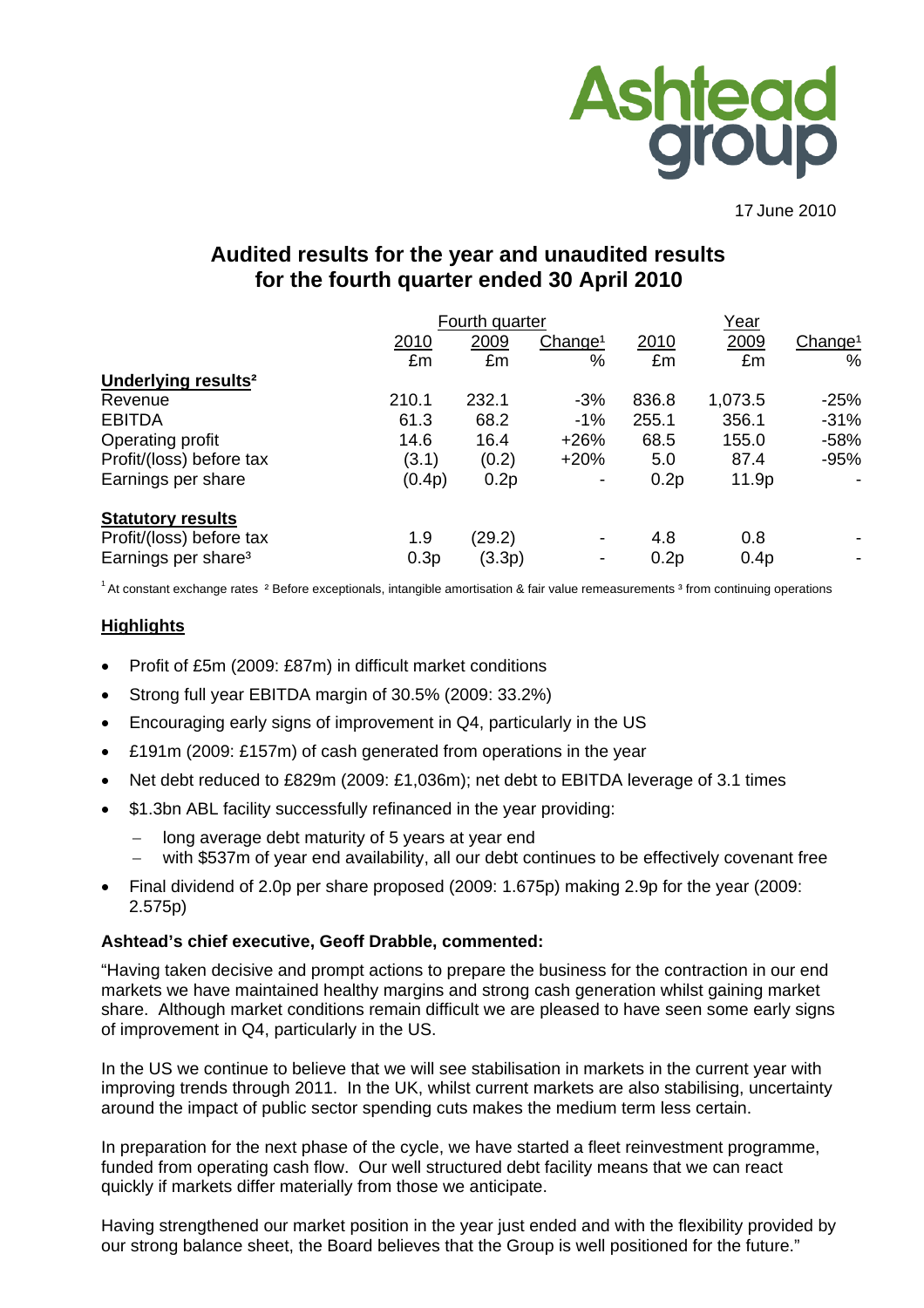Contacts:<br>Geoff Drabble

Chief executive

Ian Robson Finance director 020 7726 9700 Brian Hudspith Maitland 1980 120 1379 5151

Geoff Drabble and Ian Robson will host a meeting for equity analysts to discuss the results at 9.30 am on Thursday 17 June at the offices of RBS Hoare Govett at 250 Bishopsgate, London EC2M 4AA. This meeting will be webcast live via the Company's website at [www.ashtead](http://www.ashtead-group.com/)[group.com](http://www.ashtead-group.com/) and a replay will be available from shortly after the call concludes. A copy of this announcement and the slide presentation used for the meeting will also be available for download on the Company's website. A conference call for bondholders will begin at 3.15pm (10.15am EST).

Analysts and bondholders have already been invited to participate in the meeting and conference call but anyone not having received dial-in details should contact the Company's PR advisers, Maitland (Ashley Forget) at +44 (0)20 7379 5151.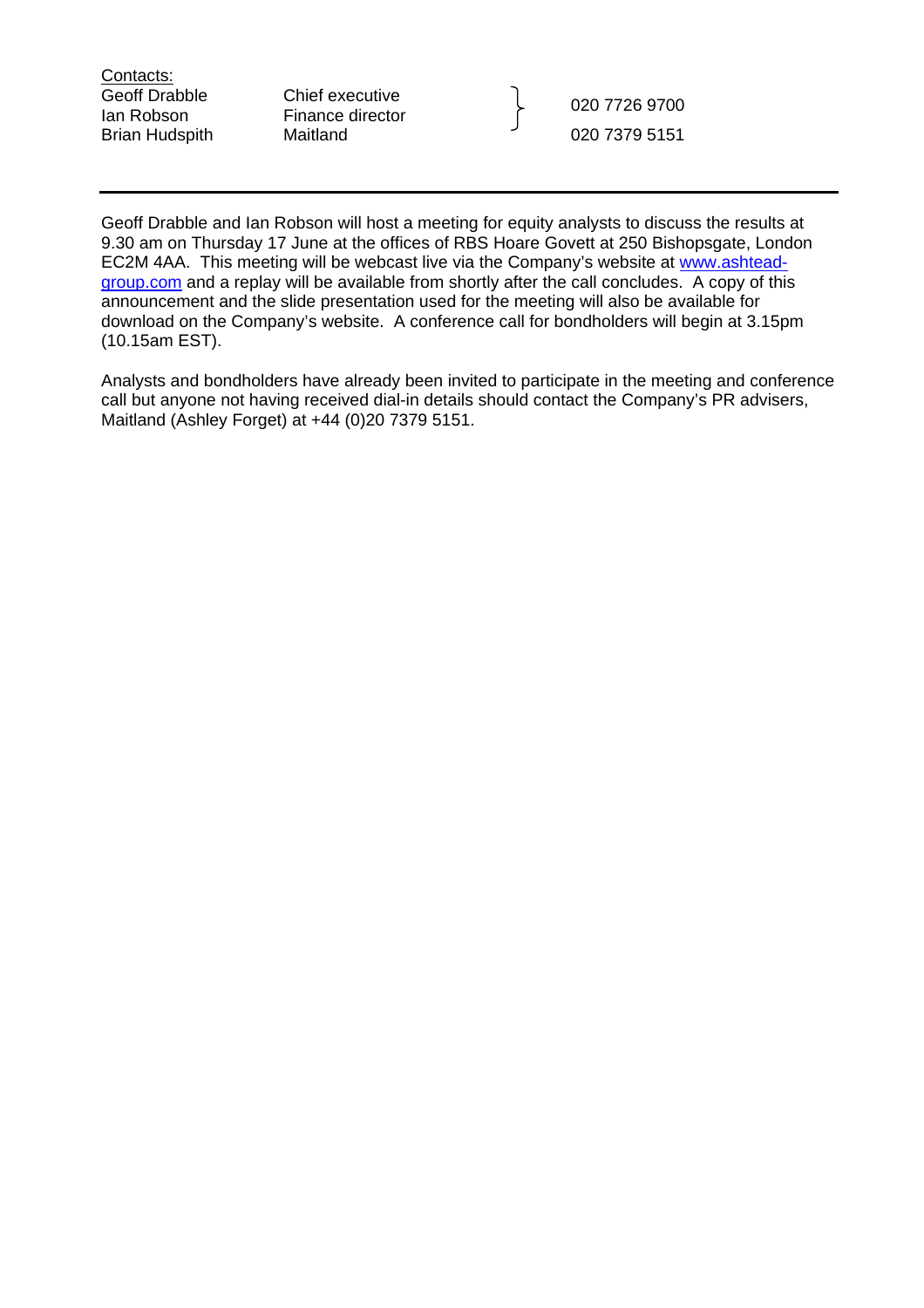## **Overview**

The year's results reflect a full year's impact of the global recession which produced a significant reduction in construction volumes in both our markets. Against this backdrop our relative performance has been strong in both markets where we have made clear market share gains whilst maintaining good EBITDA margins. These strong margins, together with tight control of capital expenditure, generated £191m of cash in the year and £348m from operations in the past two years which has been applied to reduce net debt to £829m.

Lack of available finance had a dramatic impact on the pace of the decline with construction projects being cancelled or suspended in an unprecedented manner. As a result our revenues were impacted by both a reduction in volume and significant yield declines as excess supply of equipment and future uncertainty resulted in some irrational behaviour. Over the course of the year, the rental industry reacted to these conditions by removing surplus fleet and, as a result, whilst construction markets remain difficult, there is evidence, particularly in the US, of price stabilisation.

We are pleased to be able report a return to profit growth in the US in the fourth quarter with an operating profit of \$24m as compared to \$17m in the prior year despite lower revenues.

Whilst this is an encouraging performance, construction markets remain fragile and we anticipate only moderate recovery in the US before 2011. In the UK, current activity levels remain stable due to committed infrastructure spend, particularly in utilities, but the medium term outlook is less certain.

In the coming year, as we prepare for full recovery, we intend to increase our gross capital expenditure from £63m in 2009/10 to around £225m. Currently our plans are for this reinvestment to be largely for fleet replacement as we look to broadly maintain the size of our rental fleets whilst holding or slightly reducing their average age. However, if markets continue to improve, we have the flexibility to make more of this expenditure available for fleet growth. As a result of these expenditure plans, we are targeting debt to be broadly flat over the course of the year. Beyond next year, assuming improved markets, we expect our ongoing strong operating cash flow generation to provide us with the ability to fund significant organic fleet growth whilst, at the same time, reducing the level of net debt to EBITDA.

Our well structured debt package also gives us the flexibility to make strategic capital investments as appropriate. The strength of this structure has been clearly demonstrated during an unprecedented downturn and is equally appropriate as we plan for the next phase of our cycle with availability in excess of \$500m and long committed maturities.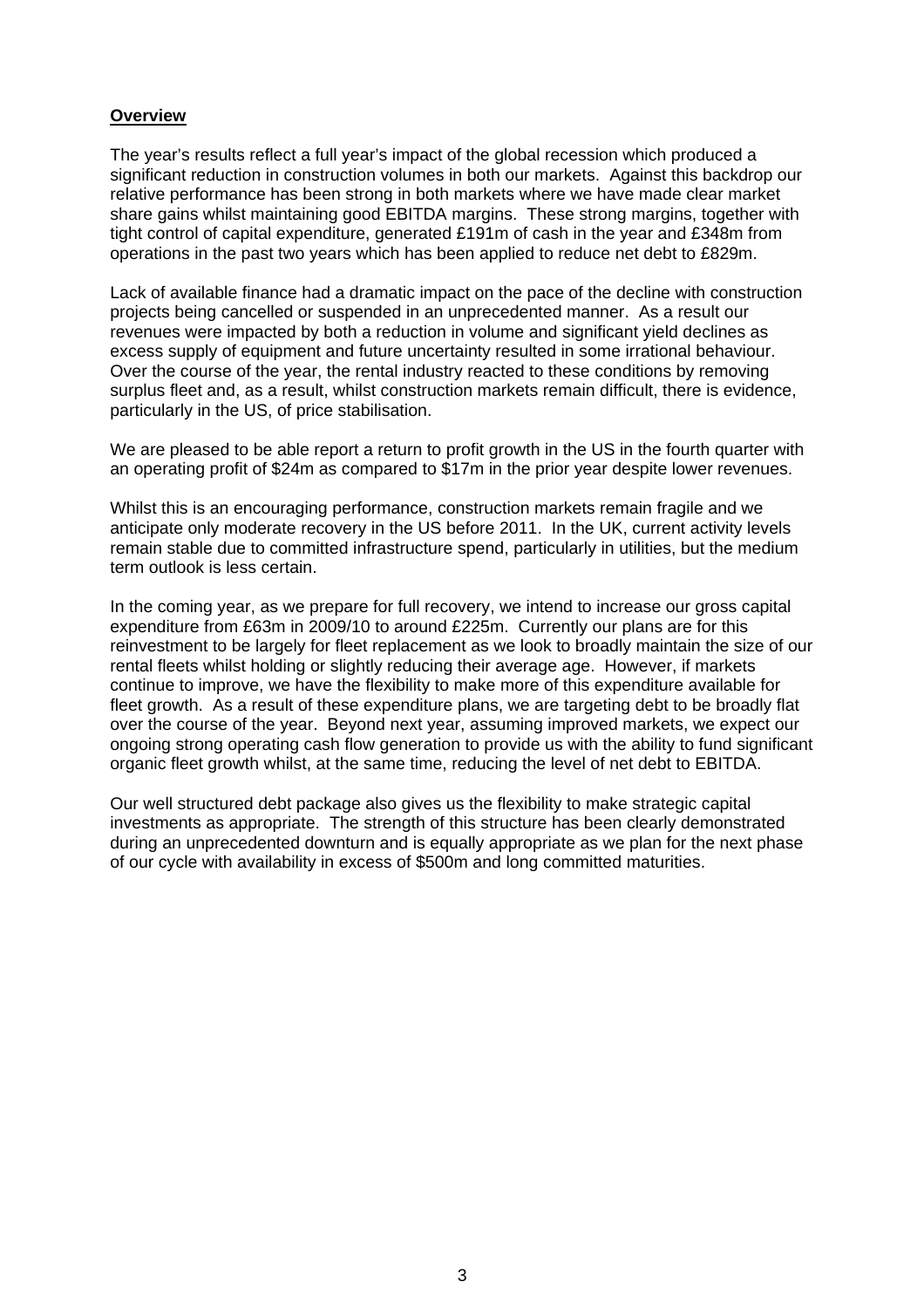## **Trading results**

|                                                      |         | Revenue |              | <b>EBITDA</b> |              | <b>Operating profit</b> |  |
|------------------------------------------------------|---------|---------|--------------|---------------|--------------|-------------------------|--|
|                                                      | 2010    | 2009    | 2010         | 2009          | 2010         | 2009                    |  |
| Sunbelt in \$m                                       | 1,080.5 | 1,450.0 | 350.8        | 500.4         | 116.6        | <u>241.8</u>            |  |
| Sunbelt in £m                                        | 674.5   | 865.5   | 219.0        | 298.7         | 72.7         | 144.4                   |  |
| A-Plant                                              | 162.3   | 208.0   | 42.0         | 62.8          | 1.8          | 16.1                    |  |
| Group central costs                                  |         |         | (5.9)        | (5.4)         | 6.0          | (5.5)                   |  |
| Continuing operations                                | 836.8   | 1,073.5 | <u>255.1</u> | 356.1         | 68.5         | 155.0                   |  |
| Net financing costs                                  |         |         |              |               | (63.5)       | (67.6)                  |  |
| Profit before tax, exceptionals and                  |         |         |              |               |              |                         |  |
| amortisation from continuing operations              |         |         |              |               | 5.0          | 87.4                    |  |
| <b>Ashtead Technology</b>                            |         |         |              |               |              | 2.8                     |  |
| Exceptional items (net)                              |         |         |              |               | 3.3          | (17.1)                  |  |
| Amortisation                                         |         |         |              |               | (2.5)        | (3.4)                   |  |
| Total Group profit before taxation                   |         |         |              |               | 5.8          | 69.7                    |  |
| <b>Taxation</b>                                      |         |         |              |               | <u>(3.7)</u> | 6.7)                    |  |
| Profit attributable to equity holders of the Company |         |         |              |               | 2.1          | 63.0                    |  |
| <u>Marqins</u>                                       |         |         |              |               |              |                         |  |
| <b>Sunbelt</b>                                       |         |         | 32.5%        | 34.5%         | 10.8%        | 16.7%                   |  |
| A-Plant                                              |         |         | 25.9%        | 30.2%         | 1.1%         | 7.7%                    |  |
| Group                                                |         |         | 30.5%        | 33.2%         | 8.2%         | 14.4%                   |  |

Underlying Group revenues were £837m (2009: £1.07bn) whilst the underlying pre-tax profit was £5m (2009: £87m). Measured at constant exchange rates, underlying revenue declined 25% to £837m, underlying EBITDA by 31% to £255m and underlying operating profit by 58% to £69m.

Rental revenues declined 25% in Sunbelt to \$989m and by 21% in A-Plant to £152m reflecting 10% less fleet on rent in both markets and average yield declines of 16% in Sunbelt and 12% in A-Plant. Fleet size remained broadly flat throughout the year in both businesses at \$2.1bn and £320m respectively whilst physical utilisation remained comparatively strong.

Fourth quarter trends were encouraging with Sunbelt returning to operating profit growth in the quarter on rental revenues down 8%.

The prompt action we took in the winter of 2008/9 to right-size the cost base to the lower activity levels and the tight cost control we maintained all year ensured that operating costs before depreciation and used equipment sold reduced by \$204m (23%) in Sunbelt and by £21m (16%) in A-Plant. For the Group as a whole, operating costs (before depreciation and used equipment sold) were reduced by £148m or 21%, at constant exchange rates, compared to the previous year and by £191m compared to the 12 months ended 31 October 2008, the period immediately before we implemented the right sizing programme.

As a result, despite the significant revenue reductions, full year EBITDA margins declined by only 2% in Sunbelt and 4% in A-Plant and remained above 30% for the Group as a whole.

Depreciation expense declined 7% at constant exchange rates reflecting the smaller average fleet size to give an underlying operating profit for the year of \$117m (2009: \$242m) in Sunbelt and £2m in A-Plant (2009: £16m).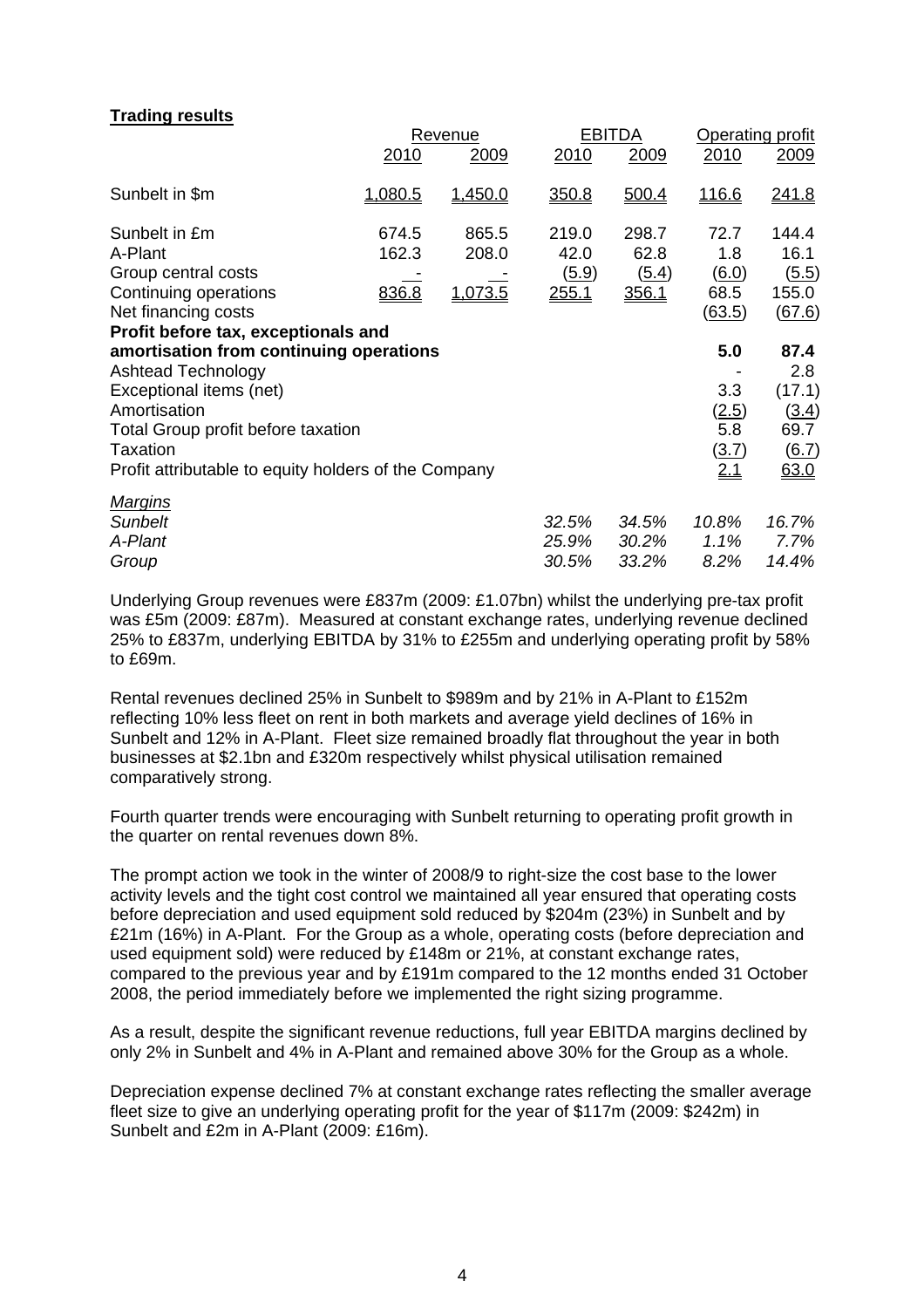# **Group performance**

Reflecting the operating results discussed above and a US dollar exchange rate that was on average 5% stronger against the pound (\$1.60 in 2009/10 v \$1.68 in 2008/9), Group EBITDA before exceptional items declined £101m to £255m whilst the underlying operating profit reduced from £155m to £69m.

Lower average interest rates and significantly lower underlying average debt levels partly offset by the higher margin payable from November on the extended senior debt resulted in a lower net financing cost of £64m (2009: £68m) despite an adverse translation effect from the stronger dollar in which all our debt is now denominated.

Exceptional items this year comprised the £3m non-cash write off of the remaining deferred financing costs on the 2006 senior debt facility following its renewal in November 2009, a credit of £5m relating to the remeasurement at fair value of the embedded call options in the Group's senior secured notes and a £1m credit for the release of a provision for potential warranty claims on the June 2008 sale of Ashtead Technology which proved not to be required. After exceptionals and amortisation of acquired intangibles of £2m, the reported profit before tax for the year was £5m (2009: £1m).

The current year effective tax rate was stable at 35% (2009: 34%). In addition, there was an adjustment of £2m to prior year tax. Moving forward, once economies in the UK and US recover from the current recession, we expect the Group's effective tax rate to remain around 35% whilst the cash tax rate should continue to be substantially lower.

Underlying earnings per share for the year decreased to 0.2p (2009: 11.9p) whilst the basic earnings per share from continuing activities for the year was 0.2p (2009: 0.4p).

### **Capital expenditure**

Capital expenditure for the year was held to £63m (2009: £238m) or roughly one third of the depreciation charge as we aged the fleet and maximised cash generation in tough markets. Despite this, the average age of the Group's rental fleet at 30 April 2010 was 44 months (2009: 35 months) on a net book value weighted basis. Disposal proceeds were £32m (2009: £100m), including £2m from the disposal of assets held for sale at April 2009, giving net capital expenditure for the year of £31m (2009: £138m).

We anticipate investing around £225m gross and £175m net in the coming year which will be mostly replacement rather than growth expenditure.

### **Cash flow and net debt**

£191m (2009: £157m) was generated from operations in the year, of which £13m was returned to equity shareholders by way of dividend and £178m was applied to reduce outstanding debt. Including a translation reduction of £37m, closing net debt at 30 April 2010 reduced to £829m (30 April 2009: £1,036m). The ratio of net debt to underlying EBITDA at constant exchange rates was 3.1 times at 30 April 2010 (2009: 2.6 times).

Our debt package remains well structured for both the challenges of current market conditions and to enable us to take advantage of the next phase in the cycle. We retain substantial headroom on facilities which are committed for the long term, an average of 5.0 years at 30 April 2010 (2009: 4.6 years), with the first maturity being on our asset based senior bank facility which now extends until November 2013. Availability at 30 April 2010 was \$537m (2009: \$550m) well above the \$150m level at which the entire debt package is covenant free.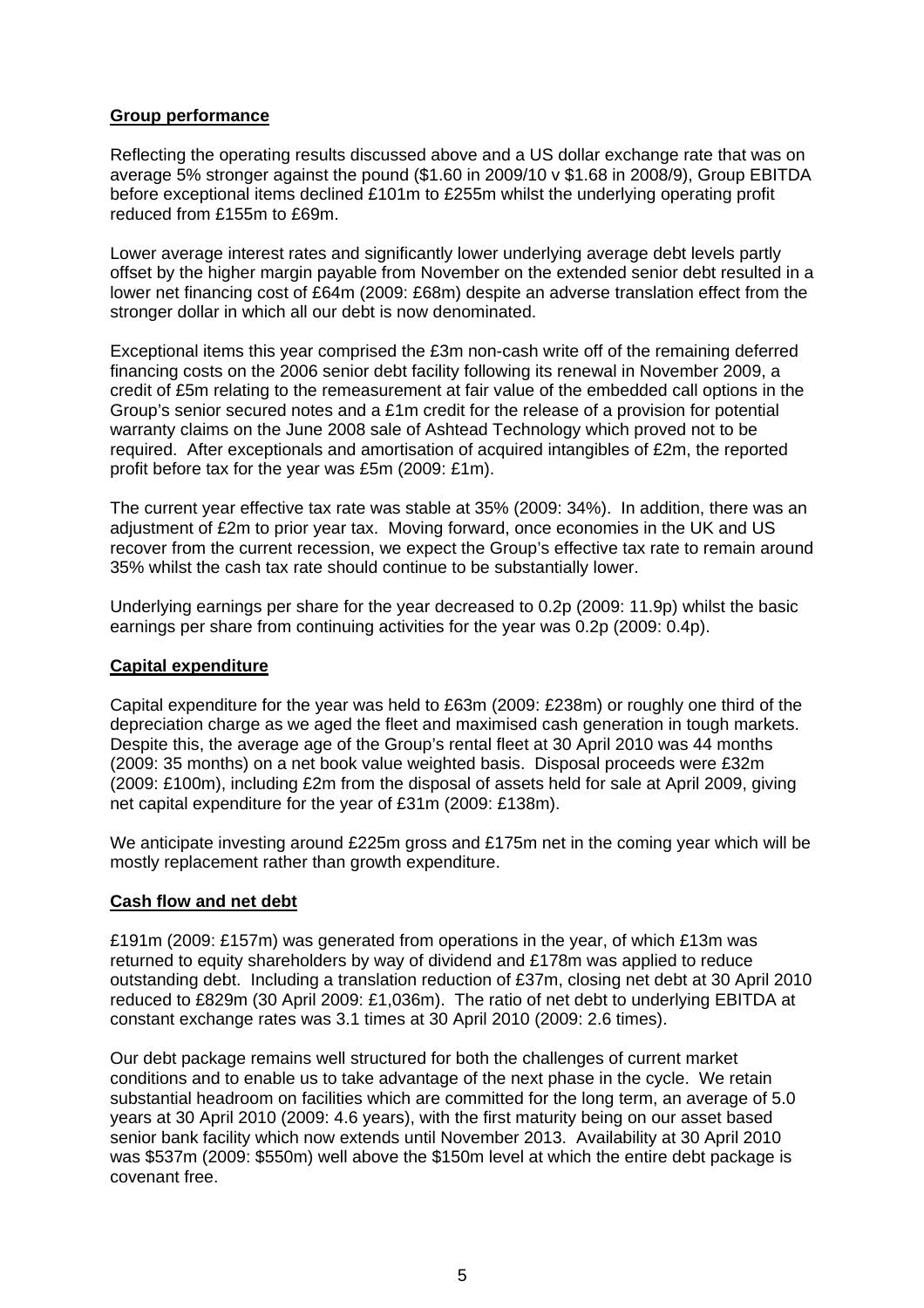# **Dividends**

The Board is recommending a final dividend of 2.0p per share (2009: 1.675p) making 2.9p for the year (2009: 2.575p). Payment of the 2009/2010 dividend will cost £14.5m and, whilst not covered by 2009/10 earnings is, in the Board's view, appropriate. If approved at the forthcoming Annual General Meeting, the final dividend will be paid on 10 September 2010 to shareholders on the register on 20 August 2010.

In future the Board will aim to provide a progressive dividend having regard to both profits and cash generation whilst seeking to keep to levels that are sustainable over the cycle.

#### **Current trading and outlook**

Fleet on rent and revenue continued to be encouraging in both of our markets during May, supporting our view that the winter of 2010 was the bottom of the cycle.

In the US we continue to believe that we will see stabilisation in markets in the current year with improving trends through 2011. In the UK, whilst current markets are also stabilising, uncertainty around the impact of public sector spending cuts makes the medium term less certain.

In preparation for the next phase of the cycle, we have started a fleet reinvestment programme, funded from operating cash flow. Our well structured debt facility means that we can react quickly if markets differ materially from those we anticipate.

Having strengthened our market position in the year just ended and with the flexibility provided by our strong balance sheet, the Board believes that the Group is well positioned for the future.

### **Forward looking statements**

This announcement contains forward looking statements. These have been made by the directors in good faith using information available up to the date on which they approved this report. The directors can give no assurance that these expectations will prove to be correct. Due to the inherent uncertainties, including both business and economic risk factors underlying such forward looking statements, actual results may differ materially from those expressed or implied by these forward looking statements. Except as required by law or regulation, the directors undertake no obligation to update any forward looking statements whether as a result of new information, future events or otherwise.

#### **Directors' responsibility statement on the annual report**

The responsibility statement below has been prepared in connection with the Company's Annual Report & Accounts for the year ended 30 April 2010. Certain parts thereof are not included in this announcement.

"The Board confirms to the best of its knowledge (a) the consolidated financial statements, prepared in accordance with IFRS as issued by the International Accounting Standards Board and IFRS as adopted by the EU, give a true and fair view of the assets, liabilities, financial position and profit of the Group; and (b) the Directors' Report includes a fair review of the development and performance of the business and the position of the Group, together with a description of the principal risks and uncertainties that it faces.

By order of the Board 16 June 2010"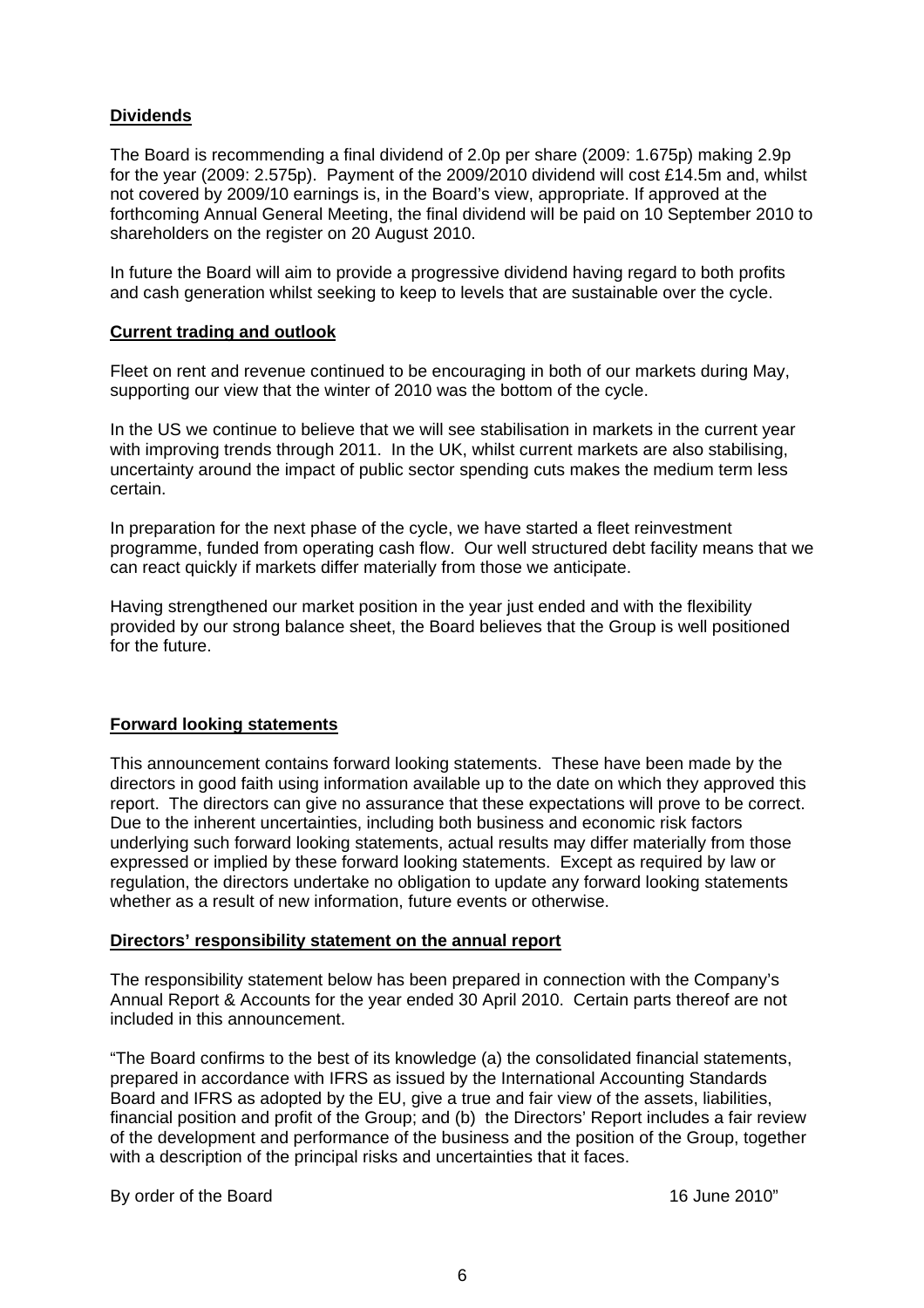# **CONSOLIDATED INCOME STATEMENT FOR THE THREE MONTHS ENDED 30 APRIL 2010**

|                                                          |                                                                      | 2010                                                |         |                                                 | 2009                                         |             |
|----------------------------------------------------------|----------------------------------------------------------------------|-----------------------------------------------------|---------|-------------------------------------------------|----------------------------------------------|-------------|
|                                                          | <b>Before</b><br>exceptionals,<br>amortisation and<br>remeasurements | Exceptionals,<br>amortisation and<br>remeasurements | Total   | Before<br>exceptional items<br>and amortisation | <b>Exceptional items</b><br>and amortisation | Total       |
|                                                          | £m                                                                   | £m                                                  | £m      | £m                                              | £m                                           | £m          |
| Fourth quarter - unaudited                               |                                                                      |                                                     |         |                                                 |                                              |             |
| <b>Continuing operations</b><br><b>Revenue</b>           |                                                                      |                                                     |         |                                                 |                                              |             |
| Rental revenue                                           | 188.6                                                                |                                                     | 188.6   | 218.8                                           |                                              | 218.8       |
| Sale of new equipment,                                   |                                                                      |                                                     |         |                                                 |                                              |             |
| merchandise and consumables                              | 10.0                                                                 |                                                     | 10.0    | 12.2                                            |                                              | 12.2        |
| Sale of used rental equipment                            | 11.5                                                                 | $\frac{1}{\sqrt{2}}$                                | 11.5    | 1.1                                             | 30.5                                         | 31.6        |
|                                                          | 210.1                                                                |                                                     | 210.1   | 232.1                                           | 30.5                                         | 262.6       |
| <b>Operating costs</b>                                   |                                                                      |                                                     |         |                                                 |                                              |             |
| Staff costs                                              | (66.8)                                                               |                                                     | (66.8)  | (76.7)                                          | (2.9)                                        | (79.6)      |
| Used rental equipment sold                               | (8.3)                                                                |                                                     | (8.3)   | 0.4                                             | (30.3)                                       | (29.9)      |
| Other operating costs                                    | (73.7)                                                               | $\frac{1}{\pi}$                                     | (73.7)  | (87.6)                                          | (16.9)                                       | (104.5)     |
|                                                          | (148.8)                                                              |                                                     | (148.8) | (163.9)                                         | (50.1)                                       | (214.0)     |
| <b>EBITDA*</b>                                           | 61.3                                                                 | ÷,                                                  | 61.3    | 68.2                                            | (19.6)                                       | 48.6        |
| Depreciation                                             | (46.7)                                                               | ä,                                                  | (46.7)  | (51.8)                                          | (8.2)                                        | (60.0)      |
| Amortisation                                             |                                                                      | (0.5)                                               | (0.5)   |                                                 | (1.2)                                        | (1.2)       |
| <b>Operating profit/(loss)</b>                           | 14.6                                                                 | (0.5)                                               | 14.1    | 16.4                                            | (29.0)                                       | (12.6)      |
| Net financing costs                                      | (17.7)                                                               | 5.5                                                 | (12.2)  | (16.6)                                          |                                              | (16.6)      |
| Profit/(loss) on ordinary                                |                                                                      |                                                     |         |                                                 |                                              |             |
| activities before taxation                               | (3.1)                                                                | 5.0                                                 | 1.9     | (0.2)                                           | (29.0)                                       | (29.2)      |
| Taxation:                                                |                                                                      |                                                     |         |                                                 |                                              |             |
| - current                                                |                                                                      |                                                     |         | (0.6)                                           | 1.3                                          | 0.7         |
| - deferred                                               | 1.2                                                                  | (1.8)                                               | (0.6)   | 2.0                                             | 9.9                                          | <u>11.9</u> |
|                                                          | $\overline{1.2}$                                                     | (1.8)                                               | (0.6)   | 1.4                                             | 11.2                                         | 12.6        |
| Profit/(loss) from                                       |                                                                      |                                                     |         |                                                 |                                              |             |
| continuing operations<br>Loss from                       | (1.9)                                                                | 3.2                                                 | 1.3     | 1.2                                             | (17.8)                                       | (16.6)      |
| discontinued operations<br>Profit/(loss) attributable to | $\equiv$                                                             | $\overline{\phantom{a}}$                            |         |                                                 | (0.1)                                        | (0.1)       |
| equity holders of the Company                            | (1.9)                                                                | 3.2                                                 | 1.3     | 1.2                                             | (17.9)                                       | (16.7)      |
| <b>Continuing operations</b>                             |                                                                      |                                                     |         |                                                 |                                              |             |
| Basic earnings per share                                 | (0.4p)                                                               | 0.7p                                                | 0.3p    | 0.2p                                            | (3.5p)                                       | (3.3p)      |
| Diluted earnings per share                               | (0.4p)                                                               | 0.7p                                                | 0.3p    | 0.2p                                            | (3.5p)                                       | (3.3p)      |
| <b>Total continuing and</b>                              |                                                                      |                                                     |         |                                                 |                                              |             |
| discontinued operations                                  |                                                                      |                                                     |         |                                                 |                                              |             |
| Basic earnings per share                                 | (0.4p)                                                               | 0.7p                                                | 0.3p    | 0.2p                                            | (3.5p)                                       | (3.3p)      |
| Diluted earnings per share                               | (0.4p)                                                               | 0.7p                                                | 0.3p    | 0.2p                                            | (3.5p)                                       | (3.3p)      |

\* EBITDA is presented here as an additional performance measure as it is commonly used by investors and lenders.

Details of principal risks and uncertainties are given in the Review of Fourth Quarter, Balance Sheet and Cash Flow accompanying these financial statements.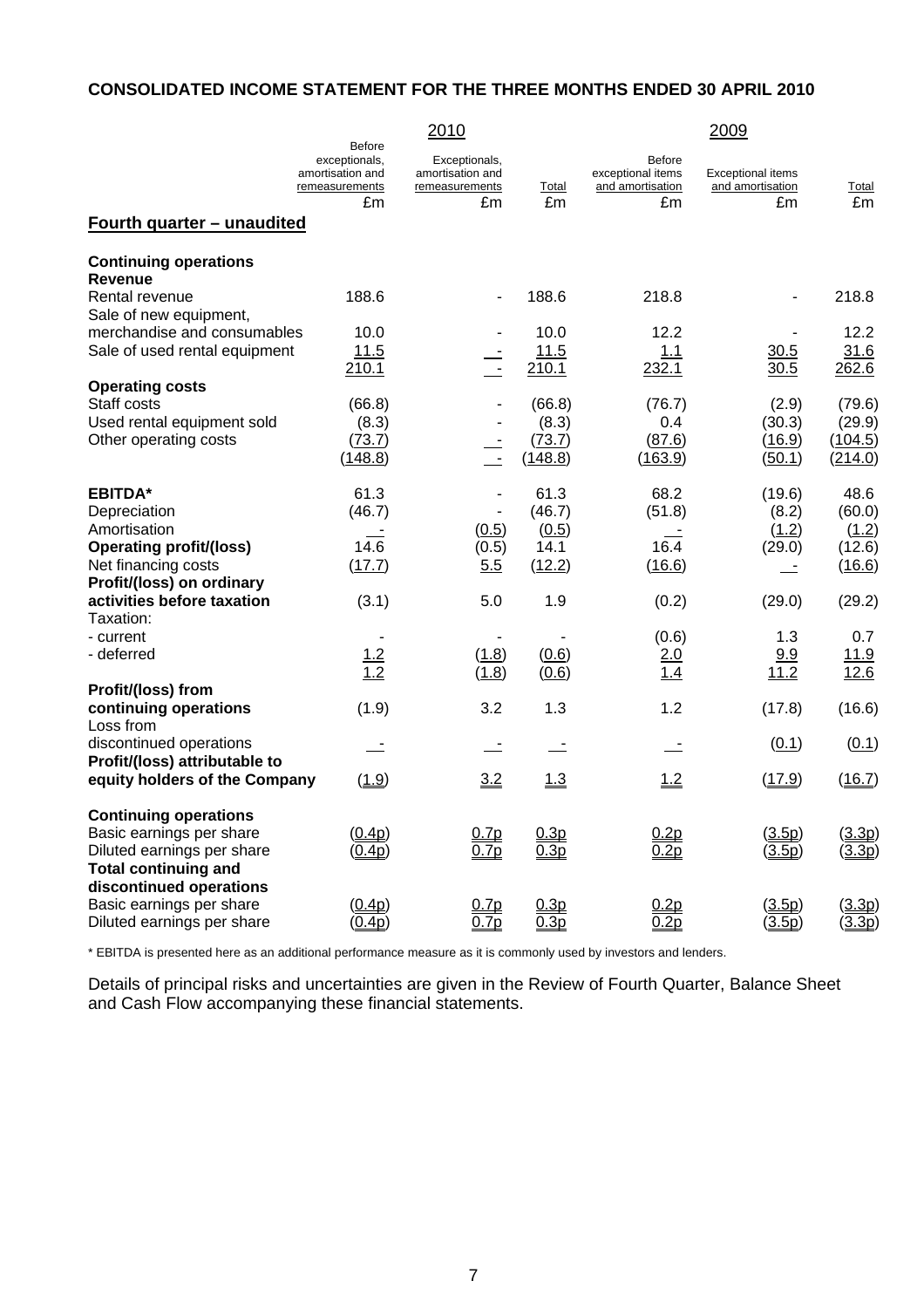# **CONSOLIDATED INCOME STATEMENT FOR THE YEAR ENDED 30 APRIL 2010**

|                                                |                                                                      | 2010                                                |                  |                                                        | 2009                                         |                  |
|------------------------------------------------|----------------------------------------------------------------------|-----------------------------------------------------|------------------|--------------------------------------------------------|----------------------------------------------|------------------|
|                                                | <b>Before</b><br>exceptionals,<br>amortisation and<br>remeasurements | Exceptionals,<br>amortisation and<br>remeasurements | Total            | <b>Before</b><br>exceptional items<br>and amortisation | <b>Exceptional items</b><br>and amortisation | Total            |
| Year to 30 April 2010 - audited                | £m                                                                   | £m                                                  | £m               | £m                                                     | £m                                           | £m               |
|                                                |                                                                      |                                                     |                  |                                                        |                                              |                  |
| <b>Continuing operations</b><br><b>Revenue</b> |                                                                      |                                                     |                  |                                                        |                                              |                  |
| Rental revenue                                 | 769.6                                                                |                                                     | 769.6            | 974.0                                                  |                                              | 974.0            |
| Sale of new equipment,                         |                                                                      |                                                     |                  |                                                        |                                              |                  |
| merchandise and consumables                    | 40.6                                                                 |                                                     | 40.6             | 55.6                                                   |                                              | 55.6             |
| Sale of used rental equipment                  | 26.6                                                                 | 1.6                                                 | 28.2             | 43.9                                                   | 50.5                                         | 94.4             |
|                                                | 836.8                                                                | 1.6                                                 | 838.4            | 1,073.5                                                | 50.5                                         | 1,124.0          |
| <b>Operating costs</b>                         |                                                                      |                                                     |                  |                                                        |                                              |                  |
| Staff costs                                    | (266.3)                                                              |                                                     | (266.3)          | (313.4)                                                | (4.5)                                        | (317.9)          |
| Used rental equipment sold                     | (24.6)                                                               | (1.6)                                               | (26.2)           | (37.3)                                                 | (50.3)                                       | (87.6)           |
| Other operating costs                          | (290.8)                                                              |                                                     | (290.8)          | (366.7)                                                | (35.0)                                       | (401.7)          |
|                                                | (581.7)                                                              | (1.6)                                               | (583.3)          | (717.4)                                                | (89.8)                                       | (807.2)          |
|                                                |                                                                      |                                                     |                  |                                                        |                                              |                  |
| <b>EBITDA*</b>                                 | 255.1                                                                | $\blacksquare$                                      | 255.1            | 356.1                                                  | (39.3)                                       | 316.8            |
| Depreciation                                   | (186.6)                                                              | ä,                                                  | (186.6)          | (201.1)                                                | (43.9)                                       | (245.0)          |
| Amortisation                                   |                                                                      | (2.5)                                               | (2.5)            |                                                        | (3.4)                                        | (3.4)            |
| <b>Operating profit</b>                        | 68.5                                                                 | (2.5)                                               | 66.0             | 155.0                                                  | (86.6)                                       | 68.4             |
| Net financing costs                            | (63.5)                                                               | 2.3                                                 | (61.2)           | (67.6)                                                 | $\equiv$                                     | (67.6)           |
| Profit on ordinary                             |                                                                      |                                                     |                  |                                                        |                                              |                  |
| activities before taxation                     | 5.0                                                                  | (0.2)                                               | 4.8              | 87.4                                                   | (86.6)                                       | 0.8              |
| Taxation:                                      |                                                                      |                                                     |                  |                                                        |                                              |                  |
| - current                                      | (2.2)                                                                |                                                     | (2.2)            | (2.7)                                                  | 2.6                                          | (0.1)            |
| - deferred                                     | (1.7)                                                                | 0.2                                                 | (1.5)            | (26.9)                                                 | 28.2                                         | 1.3              |
|                                                | (3.9)                                                                | 0.2                                                 | (3.7)            | (29.6)                                                 | 30.8                                         | 1.2              |
| <b>Profit from</b>                             |                                                                      |                                                     |                  |                                                        |                                              |                  |
| continuing operations                          | 1.1                                                                  |                                                     | 1.1              | 57.8                                                   | (55.8)                                       | 2.0              |
| Profit from                                    |                                                                      |                                                     |                  |                                                        |                                              |                  |
| discontinued operations                        | $\sim$ $-$                                                           | 1.0                                                 | 1.0              | 2.0                                                    | 59.0                                         | 61.0             |
| Profit attributable to                         |                                                                      |                                                     |                  |                                                        |                                              |                  |
| equity holders of the Company                  | 1.1                                                                  | <u>1.0</u>                                          | 2.1              | 59.8                                                   | 3.2                                          | 63.0             |
| <b>Continuing operations</b>                   |                                                                      |                                                     |                  |                                                        |                                              |                  |
| Basic earnings per share                       | 0.2p                                                                 |                                                     | 0.2p             | 11.5p                                                  | (11.1p)                                      | 0.4p             |
| Diluted earnings per share                     | 0.2p                                                                 | $\equiv$<br>$\equiv$                                | 0.2p             | 11.4p                                                  | (11.0p)                                      | 0.4 <sub>p</sub> |
| <b>Total continuing and</b>                    |                                                                      |                                                     |                  |                                                        |                                              |                  |
| discontinued operations                        |                                                                      |                                                     |                  |                                                        |                                              |                  |
| Basic earnings per share                       | 0.2p                                                                 | 0.2p                                                | 0.4p             | 11.9p                                                  | 0.6p                                         | 12.5p            |
| Diluted earnings per share                     | 0.2p                                                                 | 0.2 <sub>p</sub>                                    | 0.4 <sub>p</sub> | 11.8p                                                  | 0.7p                                         | 12.5p            |

\* EBITDA is presented here as an additional performance measure as it is commonly used by investors and lenders.

# **CONSOLIDATED STATEMENT OF COMPREHENSIVE INCOME**

| <u>UURUULIDATED UTATEMENT UL</u><br><u>UUMI NEHENJIVE INUUME</u>           |                                          |        |                    |               |
|----------------------------------------------------------------------------|------------------------------------------|--------|--------------------|---------------|
|                                                                            | Unaudited<br>Three months to<br>30 April |        | Audited<br>Year to |               |
|                                                                            |                                          |        |                    |               |
|                                                                            |                                          |        | 30 April           |               |
|                                                                            | 2010                                     | 2009   | 2010               | 2009          |
|                                                                            | £m                                       | £m     | £m                 | £m            |
| Profit/(loss) attributable to equity holders of the Company for the period | 1.3                                      | (16.7) | 2.1                | 63.0          |
| Foreign currency translation differences                                   | 8.8                                      | (3.4)  | (9.0)              | 59.8          |
| Actuarial gain/(loss) on defined benefit pension scheme                    | 4.8                                      | (7.4)  | (9.2)              | (7.4)         |
| Tax on foreign currency translation differences                            |                                          |        |                    | (3.7)         |
| Tax on defined benefit pension scheme                                      | (1.3)                                    | 2.4    | 2.6                | 2.0           |
| Tax on share-based payments                                                | 0.1                                      | 0.4    | 0.1                | 0.4           |
| Total comprehensive income for the period                                  | 13.7                                     | (24.7) | (13.4)             | <u> 114.1</u> |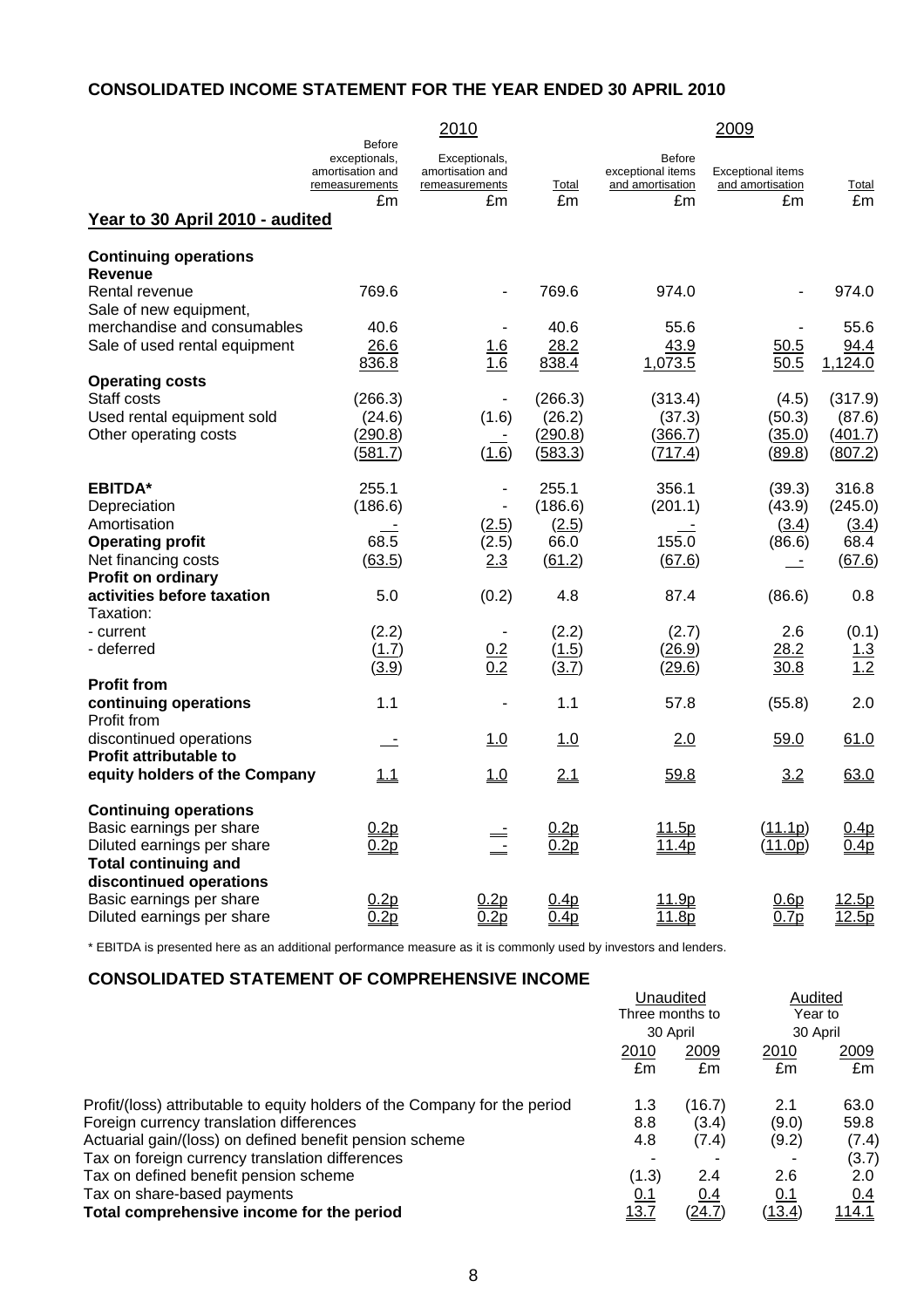# **CONSOLIDATED BALANCE SHEET AT 30 APRIL 2010**

|                                                                |              | Audited        |
|----------------------------------------------------------------|--------------|----------------|
|                                                                | 2010         | <u>2009</u>    |
|                                                                | £m           | £m             |
| <b>Current assets</b><br>Inventories                           | 9.9          | 10.4           |
| Trade and other receivables                                    | 134.7        | 148.3          |
| <b>Current tax asset</b>                                       | 1.1          | 1.5            |
| Cash and cash equivalents                                      | 54.8         | 1.7            |
|                                                                | 200.5        | 161.9          |
| Assets held for sale                                           |              | 1.6            |
|                                                                | 200.5        | 163.5          |
| <b>Non-current assets</b>                                      |              |                |
| Property, plant and equipment                                  |              |                |
| - rental equipment                                             | 969.7        | 1,140.5        |
| - other assets                                                 | 131.9        | <u> 153.5</u>  |
|                                                                | 1,101.6      | 1,294.0        |
| Intangible assets - brand names and other acquired intangibles | 3.3          | 5.9            |
| Goodwill                                                       | 373.6        | 385.4          |
| Deferred tax asset                                             | 7.8          | 12.3           |
| Other financial assets - derivatives                           | 5.7          |                |
| Defined benefit pension fund surplus                           |              | <u>0.3</u>     |
|                                                                | 1,492.0      | 1,697.9        |
| <b>Total assets</b>                                            | 1,692.5      | 1,861.4        |
|                                                                |              |                |
| <b>Current liabilities</b>                                     |              |                |
| Trade and other payables                                       | 130.6        | 106.7          |
| <b>Current tax liability</b>                                   | 2.1          |                |
| Debt due within one year                                       | 3.1          | 6.9            |
| Provisions                                                     | 12.0         | 17.4           |
|                                                                | <u>147.8</u> | 131.0          |
| <b>Non-current liabilities</b>                                 |              |                |
| Debt due after more than one year                              | 880.7        | 1,030.7        |
| Provisions                                                     | 29.4         | 36.8           |
| Deferred tax liabilities                                       | 126.6        | 136.9          |
| Defined benefit pension fund deficit                           | <u>7.7</u>   |                |
|                                                                | 1,044.4      | 1,204.4        |
| <b>Total liabilities</b>                                       | 1,192.2      | 1,335.4        |
|                                                                |              |                |
| <b>Equity</b>                                                  |              |                |
| Share capital                                                  | 55.3         | 55.3           |
| Share premium account                                          | 3.6          | 3.6            |
| Capital redemption reserve                                     | 0.9          | 0.9            |
| Non-distributable reserve                                      | 90.7         | 90.7           |
| Own shares held by the Company                                 | (33.1)       | (33.1)         |
| Own shares held through the ESOT                               | (6.3)        | (6.3)          |
| Cumulative foreign exchange translation differences            | 20.1         | 29.1           |
| <b>Retained reserves</b>                                       | 369.1        | 385.8          |
| Equity attributable to equity holders of the Company           | 500.3        | 526.0          |
| <b>Total liabilities and equity</b>                            | 1,692.5      | <u>1,861.4</u> |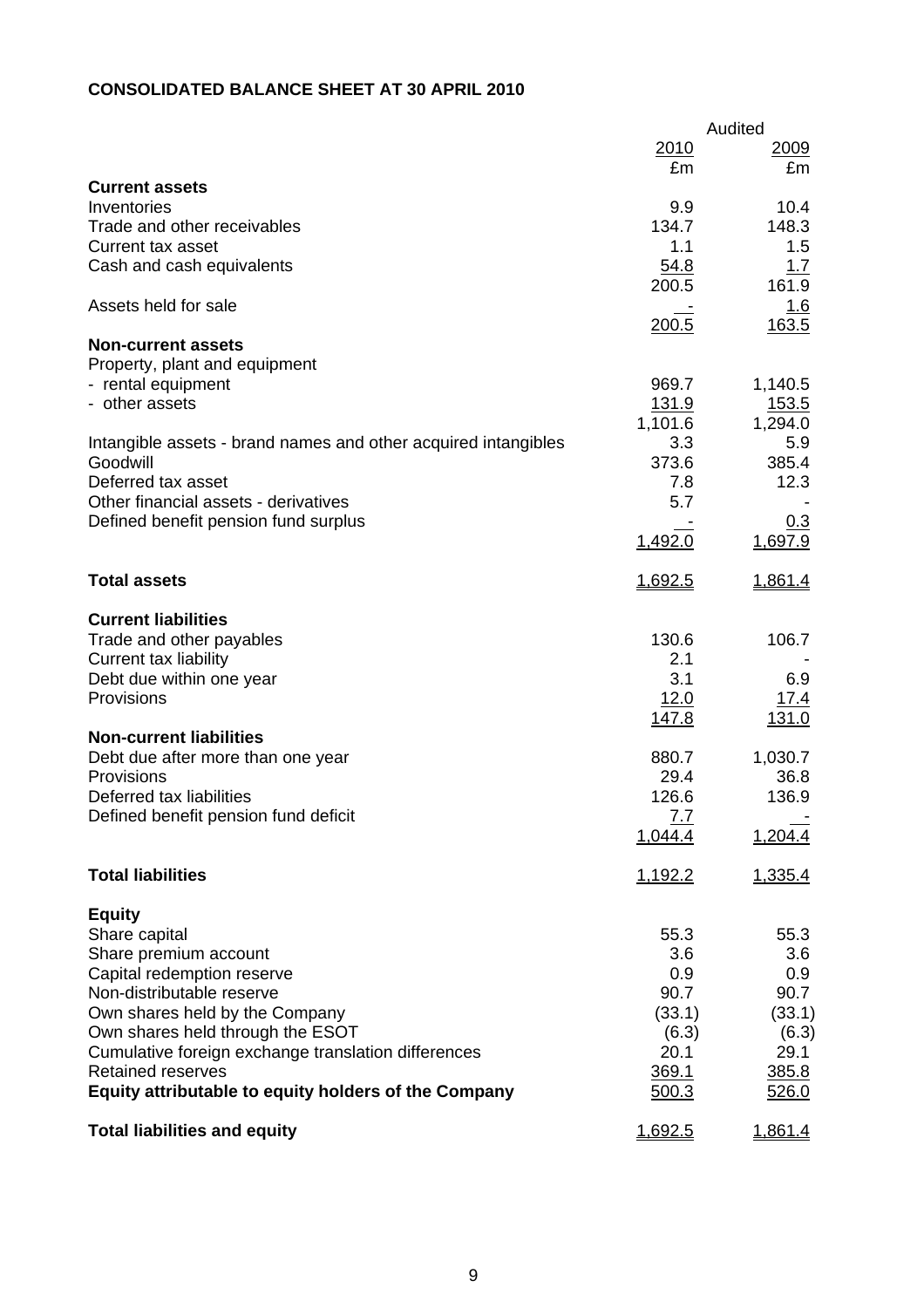# **CONSOLIDATED STATEMENT OF CHANGES IN EQUITY FOR THE YEAR ENDED 30 APRIL 2010**

| <b>Audited</b>                  | Share<br>capital<br>£m | Share<br>premium<br>account<br>£m | Capital<br>redemption<br>reserve<br>£m | Non-<br>distributable<br>reserve<br>£m | Treasury<br><b>stock</b><br>£m | Own<br>shares<br>held by<br><b>ESOT</b><br>£m | Cumulative<br>foreign<br>exchange<br>translation<br>differences<br>£m | Retained<br>reserves<br>£m | <b>Total</b><br>£m |
|---------------------------------|------------------------|-----------------------------------|----------------------------------------|----------------------------------------|--------------------------------|-----------------------------------------------|-----------------------------------------------------------------------|----------------------------|--------------------|
| At 1 May 2008                   | 56.2                   | 3.6                               |                                        | 90.7                                   | (23.3)                         | (7.0)                                         | (28.2)                                                                | 348.3                      | 440.3              |
| Total comprehensive income      |                        |                                   |                                        |                                        |                                |                                               |                                                                       |                            |                    |
| for the period                  |                        |                                   |                                        |                                        |                                |                                               | 56.1                                                                  | 58.0                       | 114.1              |
| Shares issued                   |                        |                                   |                                        | ٠                                      | 0.5                            |                                               |                                                                       | (0.3)                      | 0.2                |
| Dividends paid                  |                        |                                   |                                        |                                        |                                |                                               |                                                                       | (12.9)                     | (12.9)             |
| Share-based payments            |                        |                                   |                                        |                                        |                                |                                               |                                                                       | (0.8)                      | (0.8)              |
| Vesting of share awards         |                        |                                   |                                        |                                        |                                | 1.1                                           |                                                                       | (1.1)                      |                    |
| Own shares purchased            |                        |                                   |                                        | $\blacksquare$                         | (15.7)                         | (0.4)                                         |                                                                       |                            | (16.1)             |
| Cancellation of shares held     |                        |                                   |                                        |                                        |                                |                                               |                                                                       |                            |                    |
| by the Company                  | (0.9)                  |                                   | 0.9                                    |                                        | 5.4                            |                                               |                                                                       | (5.4)                      |                    |
| Realisation of foreign exchange |                        |                                   |                                        |                                        |                                |                                               |                                                                       |                            |                    |
| translation differences         |                        |                                   |                                        |                                        |                                |                                               | $\frac{1.2}{29.1}$                                                    |                            | <u>1.2</u>         |
| At 30 April 2009                | 55.3                   | 3.6                               | 0.9                                    | 90.7                                   | (33.1)                         | (6.3)                                         |                                                                       | 385.8                      | 526.0              |
| Total comprehensive income      |                        |                                   |                                        |                                        |                                |                                               |                                                                       |                            |                    |
| for the period                  |                        |                                   |                                        |                                        |                                |                                               | (9.0)                                                                 | (4.4)                      | (13.4)             |
| Dividends paid                  |                        |                                   |                                        |                                        |                                |                                               |                                                                       | (12.8)                     | (12.8)             |
| Share-based payments            |                        |                                   |                                        |                                        |                                |                                               |                                                                       | 0.5                        | 0.5                |
| At 30 April 2010                | 55.3                   | 3.6                               | 0.9                                    | 90.7                                   | <u>(33.1)</u>                  | (6.3)                                         | <u>20.1</u>                                                           | 369.1                      | 500.3              |

# **CONSOLIDATED CASH FLOW STATEMENT FOR THE YEAR ENDED 30 APRIL 2010**

|                                                                    |         | Audited           |
|--------------------------------------------------------------------|---------|-------------------|
|                                                                    | 2010    | 2009              |
|                                                                    | £m      | £m                |
| <b>Cash flows from operating activities</b>                        |         |                   |
| Cash generated from operations before exceptional                  | 265.6   | 373.6             |
| items and changes in rental fleet<br>Exceptional costs paid        | (8.2)   | (9.4)             |
| Payments for rental property, plant and equipment                  | (36.1)  | (208.5)           |
| Proceeds from disposal of rental property, plant                   |         |                   |
| and equipment before exceptional disposals                         | 25.2    | 39.2              |
| Exceptional proceeds from disposal of rental                       |         |                   |
| property, plant and equipment                                      | 1.6     | 46.1              |
| Cash generated from operations                                     | 248.1   | 241.0             |
| Financing costs paid (net)                                         | (54.7)  | (64.7)            |
| Tax received (net)                                                 | 0.3     | <u>0.8</u>        |
| Net cash from operating activities                                 | 193.7   | 177.1             |
| <b>Cash flows from investing activities</b>                        |         |                   |
| Acquisition of businesses                                          | (0.2)   | (0.3)             |
| Disposal of business (costs)/proceeds                              | (0.5)   | 89.3              |
| Payments for non-rental property, plant and equipment              | (6.7)   | (27.1)            |
| Proceeds from disposal of non-rental property, plant and equipment | 4.0     | 6.6               |
| Net cash (used in)/from investing activities                       | (3.4)   | 68.5              |
| <b>Cash flows from financing activities</b>                        |         |                   |
| Drawdown of loans                                                  | 290.7   | 147.8             |
| Redemption of loans                                                | (410.8) | (353.4)           |
| Capital element of finance lease payments                          | (4.3)   | (11.6)            |
| Purchase of own shares by the Company                              |         | (15.7)            |
| Purchase of own shares by the ESOT<br>Dividends paid               | (12.8)  | (0.4)<br>(12.9)   |
| Proceeds from issue of ordinary shares                             |         | 0.2               |
| Net cash used in financing activities                              | (137.2) | (246.0)           |
| Increase/(decrease) in cash and cash equivalents                   | 53.1    | (0.4)             |
| Opening cash and cash equivalents                                  | 1.7     | 1.8               |
| Effect of exchange rate differences                                |         | $\frac{0.3}{1.7}$ |
| <b>Closing cash and cash equivalents</b>                           | 54.8    |                   |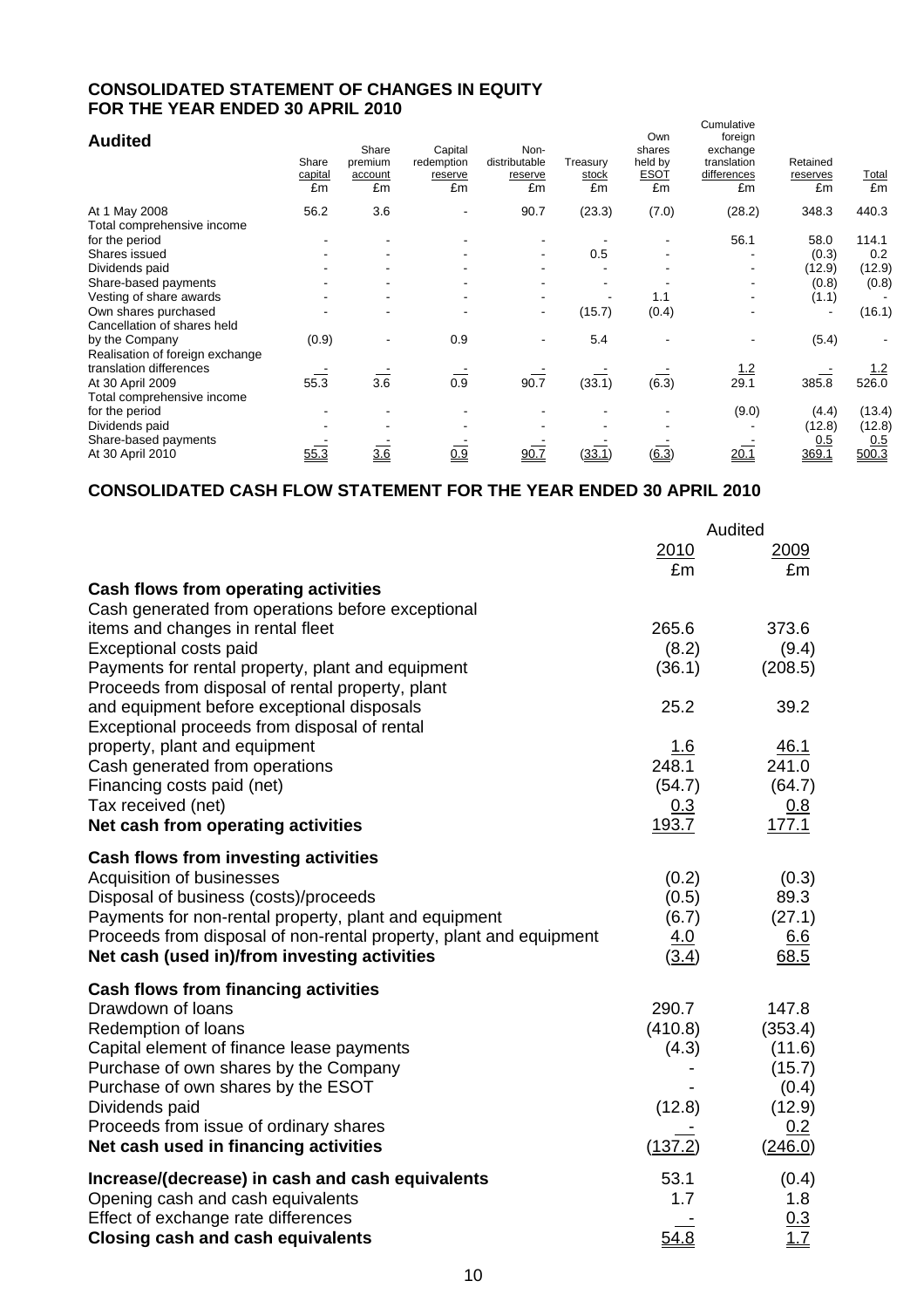# 1. Basis of preparation

The financial statements for the year ended 30 April 2010 were approved by the directors on 16 June 2010. This preliminary announcement of the results for the year ended 30 April 2010 contains information derived from the forthcoming 2009/10 Annual Report & Accounts and does not contain sufficient information to comply with International Financial Reporting Standards (IFRS) and does not constitute the statutory accounts for the purposes of section 435 of the Companies Act 2006. The 2008/9 Annual Report & Accounts has been delivered to the Registrar of Companies. The 2009/10 Annual Report & Accounts will be delivered to the Registrar of Companies and made available on the Group's website at [www.ashtead-group.com](http://www.ashtead-group.com/) in July 2010. The auditors' reports in respect of both years are unqualified, do not include a reference to any matter by way of emphasis without qualifying the report and do not contain a statement under section 498(2) or (3) of the Companies Act 2006.

The financial statements have been prepared on the going concern basis. After reviewing the Group's annual budget, plans and financing arrangements, the directors consider that the Group has adequate resources to continue in operation for the foreseeable future and consequently that it is appropriate to adopt the going concern basis in preparing the financial statements.

The results for the year ended and quarter ended 30 April 2010 have been prepared in accordance with relevant IFRS and the accounting policies set out in the Group's Annual Report & Accounts for the year ended 30 April 2009 except for the adoption, with effect from 1 May 2009, of new or revised accounting standards as set out below.

'IAS 1 (revised) Presentation of financial statements' has been adopted and has resulted in the 'Consolidated statement of changes in equity' being presented as a primary statement (previously disclosed as a note titled 'Reconciliation of changes in equity'). In addition, the Group has continued to present a separate 'Income statement' and 'Statement of comprehensive income' (previously titled 'Statement of recognised income and expense'). The adoption of IAS 1 (revised) has had no impact on the consolidated results or financial position of the Group.

The following new standards, amendments to standards or interpretations are effective for the Group's accounting period beginning on 1 May 2009 and, where relevant, have been adopted. They have not had a material impact on the consolidated results or financial position of the Group:

- IFRS 1 (revised) First time adoption of IFRS;
- IFRS 3 (revised) Business combinations;
- Amendments to IFRS 2 Group cash-settled share-based payment transactions;
- Amendment to IFRS 7 Improving disclosures about financial instruments;
- Amendments to IAS 27 Consolidated and separate financial statements;
- Amendment to IAS 32 Financial instruments: presentation: classification of rights issues;
- Amendment to IAS 39 Reclassification of financial assets: effective date and transition;
- Amendment to IAS 39 Financial instruments: recognition and measurement: eligible hedged items;
- Amendment to IFRIC 9 and IAS 39 Embedded derivatives;
- IFRIC 15 Agreements for the construction of real estate;
- **IFRIC 16 Hedges of a net investment in a foreign operation;**
- IFRIC 17 Distributions of non-cash assets to owners;
- IFRIC 18 Transfers of assets from customers;
- Improvements to IFRSs (April 2009).

The figures for the fourth quarter are unaudited.

The exchange rates used in respect of the US dollar are:

|                                        | 2010 | 2009 |
|----------------------------------------|------|------|
| Average for the quarter ended 30 April | 1.53 | 1.44 |
| Average for the year ended 30 April    | 1.60 | 1.68 |
| At 30 April                            | 1.53 | 1.48 |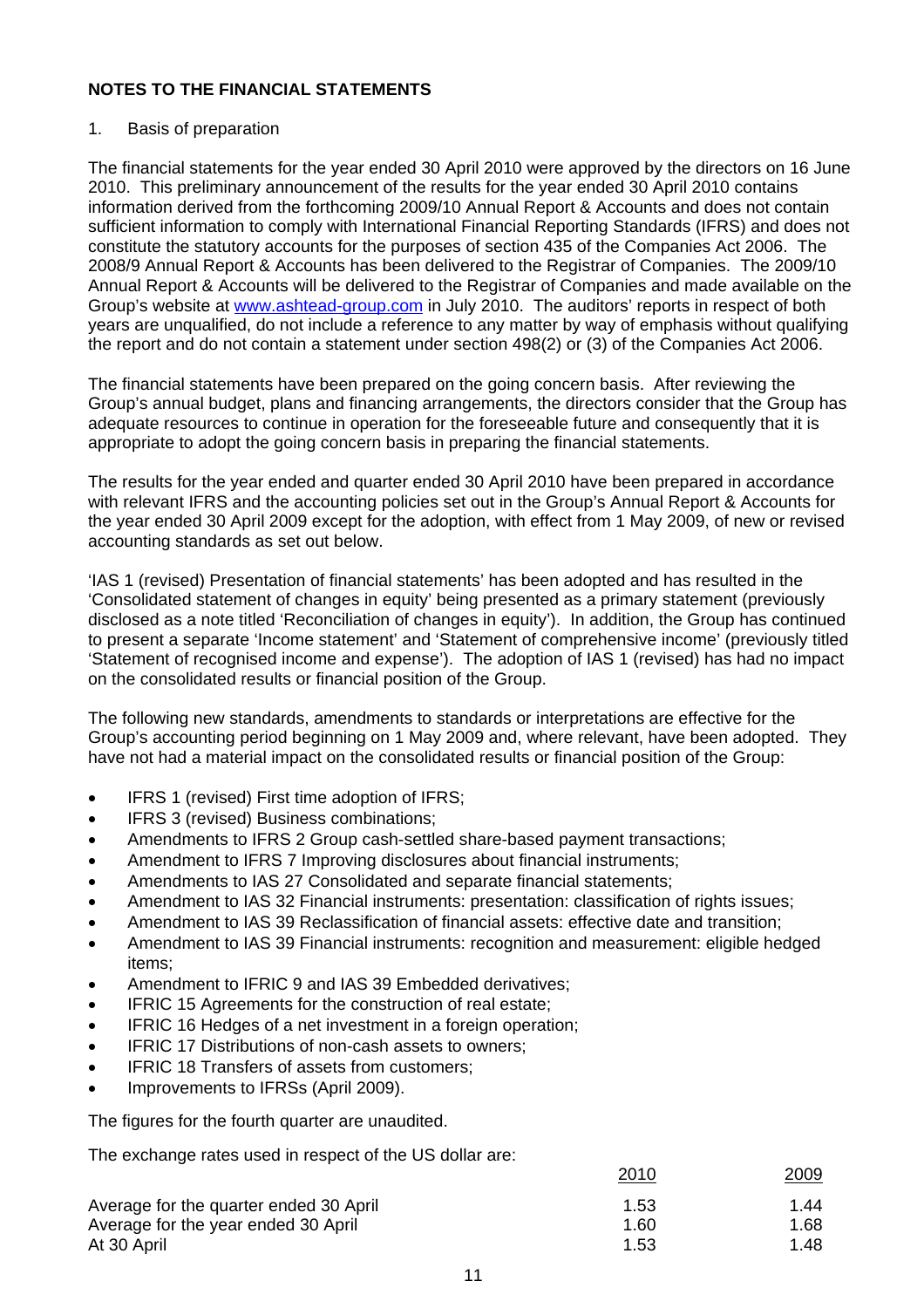2. Segmental analysis

|                          |              | Operating        |                 |               |
|--------------------------|--------------|------------------|-----------------|---------------|
|                          | Revenue      | profit before    | Exceptional     |               |
|                          | before       | exceptionals     | items and       | Operating     |
|                          | exceptionals | and amortisation | amortisation    | profit/(loss) |
| Three months to 30 April | £m           | £m               | £m              | £m            |
| 2010                     |              |                  |                 |               |
| Sunbelt                  | 169.0        | 16.0             | (0.3)           | 15.7          |
| A-Plant                  | 41.1         | 0.5              | (0.2)           | 0.3           |
| Corporate costs          |              | (1.9)            |                 | (1.9)         |
|                          | 210.1        | 14.6             | (0.5)           | <u>14.1</u>   |
|                          |              |                  |                 |               |
| 2009                     |              |                  |                 |               |
| Sunbelt                  | 189.4        | 16.2             | (13.4)          | 2.8           |
| A-Plant                  | 42.7         | 1.6              | (15.6)          | (14.0)        |
| Corporate costs          |              | (1.4)            |                 | (1.4)         |
|                          | 232.1        | 16.4             | (29.0)          | (12.6)        |
| Year to 30 April         |              |                  |                 |               |
| 2010                     |              |                  |                 |               |
| Sunbelt                  | 674.5        | 72.7             | (1.9)           | 70.8          |
| A-Plant                  | 162.3        | 1.8              | (0.6)           | 1.2           |
| Corporate costs          |              | (6.0)            |                 | 6.0           |
|                          | 836.8        | 68.5             | (2.5)           | 66.0          |
|                          |              |                  |                 |               |
| 2009                     |              |                  |                 |               |
| Sunbelt                  | 865.5        | 144.4            | (54.8)          | 89.6          |
| A-Plant                  | 208.0        | 16.1             | (31.8)          | (15.7)        |
| Corporate costs          |              | (5.5)            |                 | (5.5)         |
|                          | 1,073.5      | 155.0            | (86.6)          | 68.4          |
|                          |              |                  | Other financial |               |
|                          |              |                  |                 |               |

|                  |                |            | Taxation    | assets -    |              |
|------------------|----------------|------------|-------------|-------------|--------------|
|                  | Segment assets | Cash       | assets      | derivatives | Total assets |
| At 30 April 2010 |                |            |             |             |              |
| Sunbelt          | 1,332.0        | -          |             |             | 1,332.0      |
| A-Plant          | 290.9          |            |             |             | 290.9        |
| Corporate items  | 0.2            | 54.8       | <u>8.9</u>  | <u>5.7</u>  | 69.6         |
|                  | 1,623.1        | 54.8       | 8.9         | 5.7         | 1,692.5      |
| At 30 April 2009 |                |            |             |             |              |
| Sunbelt          | 1,514.7        |            |             |             | 1,514.7      |
| A-Plant          | 331.0          |            |             |             | 331.0        |
| Corporate items  | 0.2            | <u>1.7</u> | 13.8        |             | 15.7         |
|                  | <u>1,845.9</u> | <u>1.7</u> | <u>13.8</u> |             | 1,861.4      |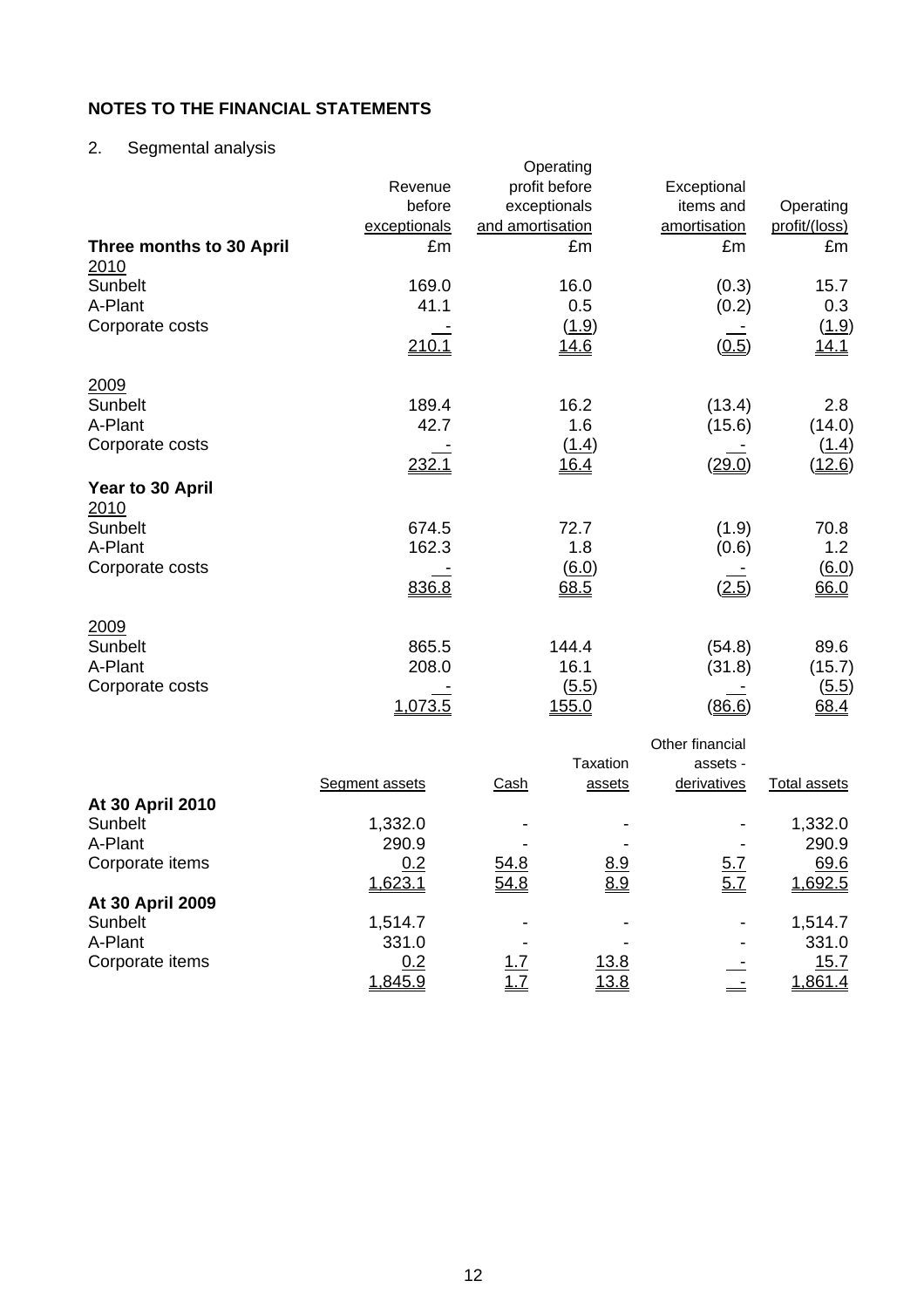# 3. Operating costs

|                                        |                              | 2010                      |                    |                              | 2009                      |                    |
|----------------------------------------|------------------------------|---------------------------|--------------------|------------------------------|---------------------------|--------------------|
|                                        | <b>Before</b><br>exceptional | Exceptional               |                    | <b>Before</b><br>exceptional | Exceptional               |                    |
|                                        | items and                    | items and                 |                    | items and                    | items and                 |                    |
|                                        | amortisation<br>£m           | <u>amortisation</u><br>£m | <b>Total</b><br>£m | amortisation<br>£m           | <u>amortisation</u><br>£m | <b>Total</b><br>£m |
| Three months to 30 April               |                              |                           |                    |                              |                           |                    |
| Staff costs:                           |                              |                           |                    |                              |                           |                    |
| <b>Salaries</b>                        | 61.0                         |                           | 61.0               | 69.2                         | 2.9                       | 72.1               |
| Social security costs                  | 5.6                          |                           | 5.6                | 6.0                          |                           | 6.0                |
| Other pension costs                    | 0.2                          |                           | 0.2                | 1.5                          |                           | 1.5                |
|                                        | 66.8                         |                           | 66.8               | 76.7                         | 2.9                       | 79.6               |
| Used rental equipment sold             | 8.3                          |                           | 8.3                | (0.4)                        | 30.3                      | 29.9               |
| Other operating costs:                 |                              |                           |                    |                              |                           |                    |
| Vehicle costs                          | 17.1                         |                           | 17.1               | 18.0                         | 0.3                       | 18.3               |
| Spares, consumables & external repairs | 11.1                         |                           | 11.1               | 14.9                         | 0.4                       | 15.3               |
| <b>Facility costs</b>                  | 11.7                         |                           | 11.7               | 12.8                         | 10.9                      | 23.7               |
| Other external charges                 | 33.8<br>73.7                 |                           | 33.8<br>73.7       | 41.9<br>87.6                 | 5.3<br><u>16.9</u>        | 47.2<br>104.5      |
| Depreciation and amortisation:         |                              |                           |                    |                              |                           |                    |
| Depreciation                           | 46.7                         |                           | 46.7               | 51.8                         | 8.2                       | 60.0               |
| Amortisation of acquired intangibles   |                              |                           | 0.5                |                              | 1.2                       | <u>1.2</u>         |
|                                        | 46.7                         | $\frac{0.5}{0.5}$         | 47.2               | 51.8                         | 9.4                       | 61.2               |
|                                        | <u>195.5</u>                 | 0.5                       | 196.0              | 215.7                        | 59.5                      | 275.2              |
| Year to 30 April                       |                              |                           |                    |                              |                           |                    |
| Staff costs:                           |                              |                           |                    |                              |                           |                    |
| <b>Salaries</b>                        | 244.7                        |                           | 244.7              | 284.6                        | 4.5                       | 289.1              |
| Social security costs                  | 20.2                         |                           | 20.2               | 23.0                         |                           | 23.0               |
| Other pension costs                    | <u>1.4</u>                   |                           | <u>1.4</u>         | 5.8                          |                           | <u>5.8</u>         |
|                                        | 266.3                        |                           | 266.3              | 313.4                        | 4.5                       | 317.9              |
| Used rental equipment sold             | 24.6                         | <u> 1.6</u>               | 26.2               | 37.3                         | 50.3                      | 87.6               |
| Other operating costs:                 |                              |                           |                    |                              |                           |                    |
| Vehicle costs                          | 66.2                         |                           | 66.2               | 84.0                         | 0.5                       | 84.5               |
| Spares, consumables & external repairs | 48.9                         |                           | 48.9               | 61.9                         | 1.9                       | 63.8               |
| <b>Facility costs</b>                  | 44.9                         |                           | 44.9               | 47.3                         | 25.3                      | 72.6               |
| Other external charges                 | 130.8                        |                           | 130.8              | <u>173.5</u>                 | <u>7.3</u>                | 180.8              |
|                                        | 290.8                        |                           | 290.8              | 366.7                        | 35.0                      | 401.7              |
| Depreciation and amortisation:         |                              |                           |                    |                              |                           |                    |
| Depreciation                           | 186.6                        |                           | 186.6              | 201.1                        | 43.9                      | 245.0              |
| Amortisation of acquired intangibles   |                              | $\frac{2.5}{2.5}$         | 2.5                |                              | 3.4                       | 3.4                |
|                                        | 186.6                        |                           | 189.1              | 201.1                        | 47.3                      | 248.4              |
|                                        | 768.3                        | 4.1                       | 772.4              | 918.5                        | <u>137.1</u>              | 1,055.6            |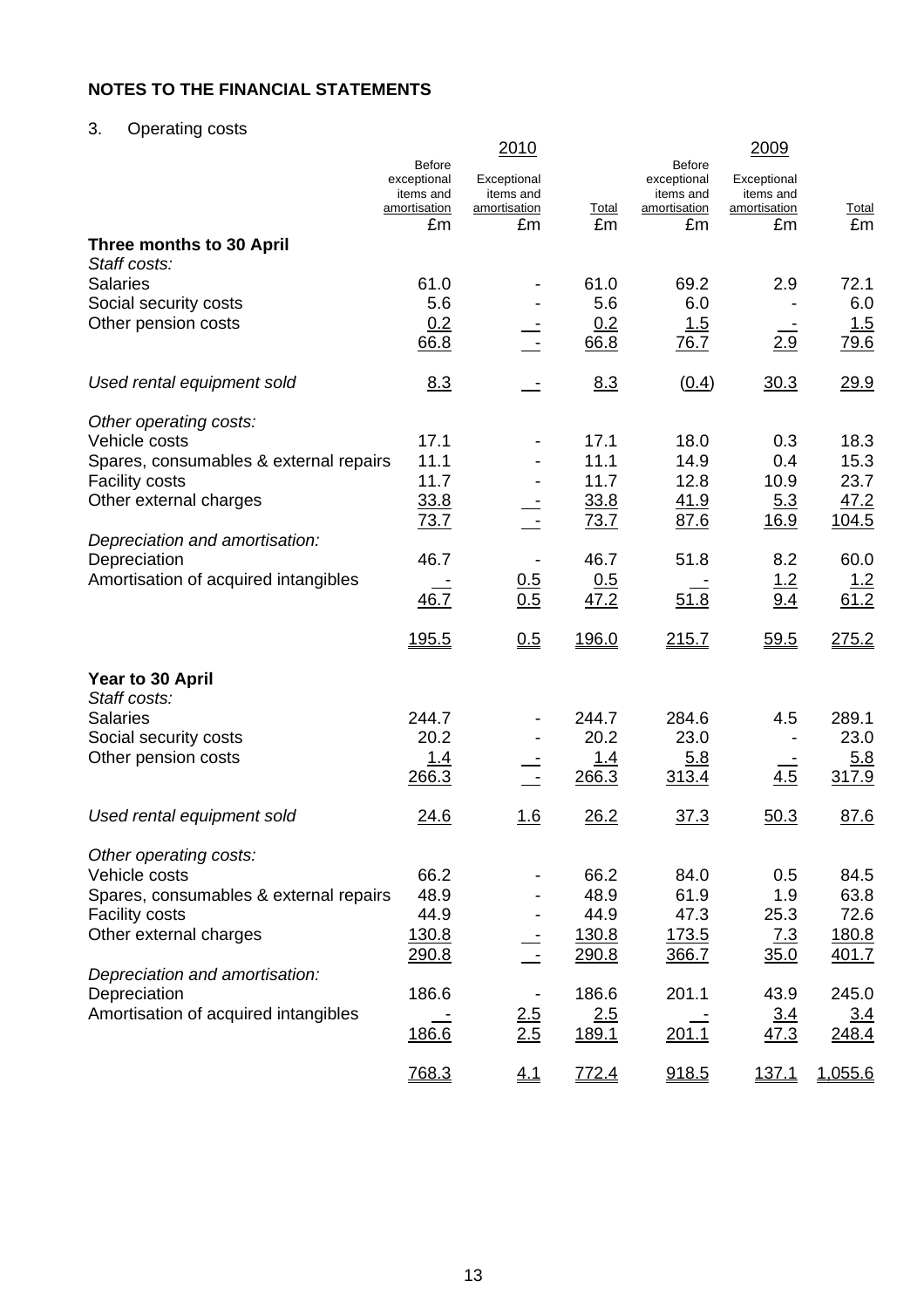4. Exceptional items, amortisation and fair value remeasurements

Exceptional items are those items of financial performance that are material and non-recurring in nature. Amortisation relates to the periodic write off of acquired intangible assets. Fair value remeasurements relate to embedded call options in the Group's senior secured note issues. The Group believes these items should be disclosed separately within the consolidated income statement to assist in the understanding of the financial performance of the Group. Underlying revenue, profit and earnings per share are stated before exceptional items, amortisation of acquired intangibles and fair value remeasurements.

Exceptional items, amortisation and fair value remeasurements are set out below:

|                                                          | Three months to 30 April |               | Year to 30 April |        |  |
|----------------------------------------------------------|--------------------------|---------------|------------------|--------|--|
|                                                          | 2010                     | 2009          | 2010             | 2009   |  |
|                                                          | £m                       | £m            | £m               | £m     |  |
| US cost reduction programme                              |                          | (12.3)        |                  | (52.2) |  |
| UK cost reduction programme                              |                          | (15.6)        | -                | (31.7) |  |
| Profit on sale of property from closed sites             |                          | 0.1           |                  | 0.7    |  |
| Write off of deferred financing costs                    |                          |               | (3.2)            |        |  |
| Fair value remeasurements of embedded derivatives        | 5.5                      |               | 5.5              |        |  |
| Sale of Ashtead Technology                               |                          | (0.1)         | <u>1.0</u>       | 66.1   |  |
| Total exceptional items before taxation                  | 5.5                      | (27.9)        | 3.3              | (17.1) |  |
| Taxation on exceptional items                            | <u>(2.0)</u>             | 10.7          | (0.7)            | 22.4   |  |
| Total exceptional items                                  | 3.5                      | (17.2)        | 2.6              | 5.3    |  |
| Amortisation of acquired intangibles (net of tax credit) | (0.3)                    | (0.7)         | (1.6)            | (2.1)  |  |
|                                                          | 3.2                      | <u>(17.9)</u> | <u>1.0</u>       | 3.2    |  |

The write off of deferred financing costs consists of the unamortised balance of costs related to the 2006 ABL facility refinanced in November 2009. Fair value remeasurements relate to the changes in the fair value of the embedded call options in our senior secured note issues. The income from the sale of Ashtead Technology relates to the release of a provision, established at the time of the disposal, against potential warranty claims.

The items detailed in the table above are presented in the income statement as follows:

|                                                           | Three months to 30 April | Year to 30 April |            |             |
|-----------------------------------------------------------|--------------------------|------------------|------------|-------------|
|                                                           | 2010                     | <u>2009</u>      | 2010       | <u>2009</u> |
|                                                           | £m                       | £m               | £m         | £m          |
| Sale of used rental equipment                             |                          | 30.5             | 1.6        | 50.5        |
| Staff costs                                               |                          | (2.9)            |            | (4.5)       |
| Used rental equipment sold                                |                          | (30.3)           | (1.6)      | (50.3)      |
| Other operating costs                                     |                          | (16.9)           |            | (35.0)      |
| Depreciation                                              |                          | (8.2)            |            | (43.9)      |
| Amortisation of acquired intangibles                      | (0.5)                    | (1.2)            | (2.5)      | (3.4)       |
| Charged in arriving at operating profit                   | (0.5)                    | (29.0)           | (2.5)      | (86.6)      |
| Net financing income                                      | 5.5                      |                  | 2.3        |             |
| Charged in arriving at profit before tax                  | 5.0                      | (29.0)           | (0.2)      | (86.6)      |
| Taxation                                                  | (1.8)                    | 11.2             | 0.2        | <u>30.8</u> |
|                                                           | 3.2                      | (17.8)           |            | (55.8)      |
| (Loss)/profit after taxation from discontinued operations |                          | (0.1)            | <u>1.0</u> | 59.0        |
|                                                           | $\frac{1}{3.2}$          | <u>(17.9)</u>    | 1.0        | 3.2         |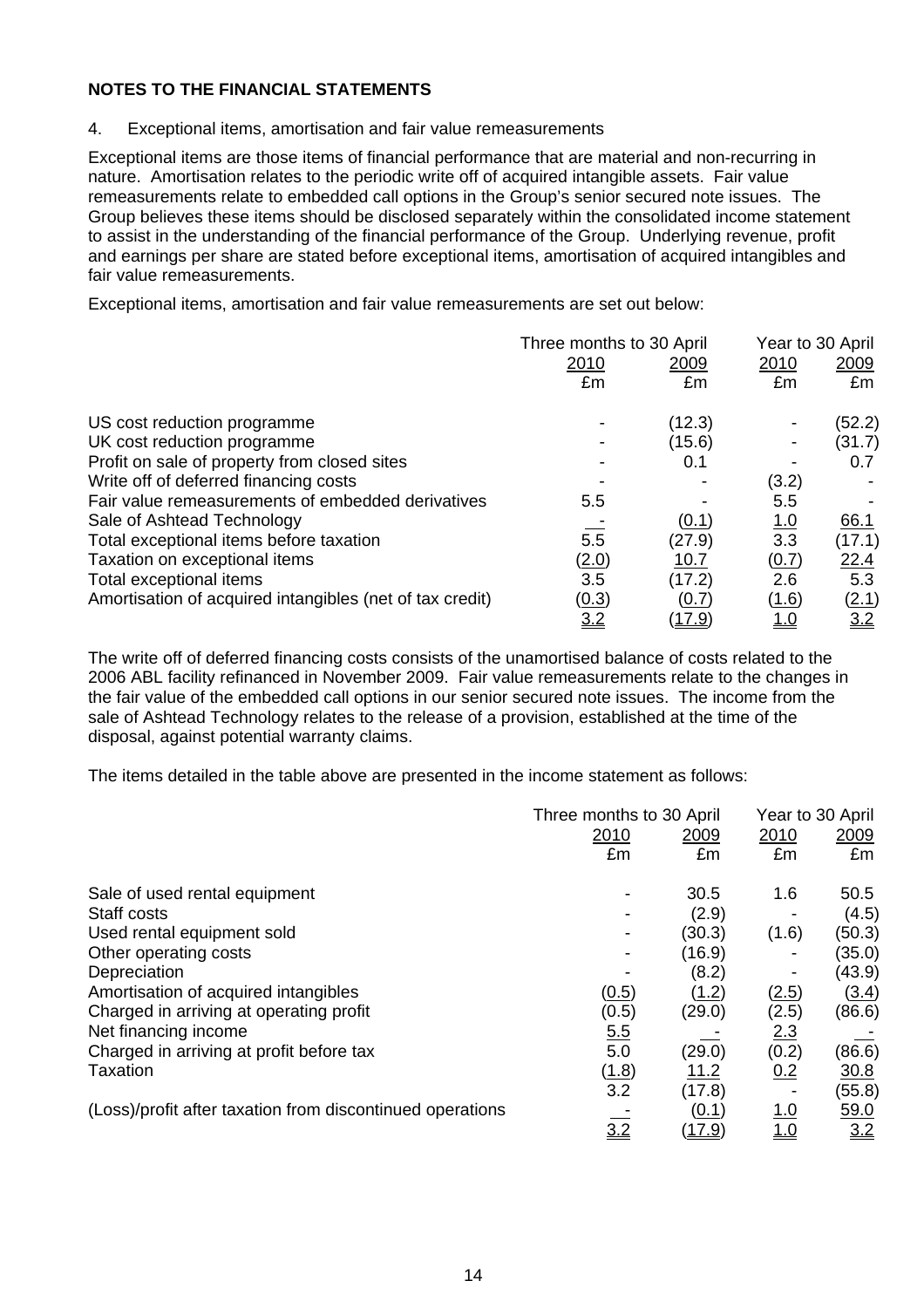## 5. Financing costs

|                                                | Three months to 30 April |              | Year to 30 April |             |  |
|------------------------------------------------|--------------------------|--------------|------------------|-------------|--|
|                                                | <u>2010</u>              | 2009         | <u>2010</u>      | <u>2009</u> |  |
| Investment income:                             | £m                       | £m           | £m               | £m          |  |
| Expected return on assets of defined benefit   |                          |              |                  |             |  |
| pension plan                                   | (0.8)                    | (1.0)        | (3.2)            | (4.1)       |  |
| Interest expense:                              |                          |              |                  |             |  |
| Bank interest payable                          | 4.2                      | 3.8          | 13.4             | 21.6        |  |
| Interest payable on second priority senior     |                          |              |                  |             |  |
| secured notes                                  | 11.6                     | 12.0         | 44.4             | 42.4        |  |
| Interest payable on finance leases             | 0.1                      | 0.1          | 0.3              | 0.7         |  |
| Non-cash unwind of discount on defined benefit |                          |              |                  |             |  |
| pension plan liabilities                       | 0.7                      | 0.8          | 3.0              | 3.1         |  |
| Non-cash unwind of discount on self insurance  |                          |              |                  |             |  |
| provisions                                     | 0.5                      | 0.1          | 1.5              | 1.1         |  |
| Amortisation of deferred costs of debt raising | <u> 1.4</u>              | <u>0.8</u>   | <u>4.1</u>       | 2.8         |  |
| Total interest expense                         | 18.5                     | 17.6         | 66.7             | 71.7        |  |
| Net financing costs before exceptional items   | 17.7                     | 16.6         | 63.5             | 67.6        |  |
| <b>Exceptional items</b>                       |                          |              | 3.2              |             |  |
| Fair value remeasurements                      | (5.5)                    |              | (5.5)            |             |  |
| Net financing costs                            | <u> 12.2</u>             | <u> 16.6</u> | 61.2             | <u>67.6</u> |  |
|                                                |                          |              |                  |             |  |

#### 6. Taxation

The tax charge for the period has been computed using an estimated effective rate for the year of 37% in the US (2009: 40%) and 29% in the UK (2009: 29%) applied to the profit before tax, exceptional items and amortisation of acquired intangibles. The blended current year effective rate for the Group as a whole is 35%.

The tax charge of £3.9m (2009: £29.6m) on the underlying pre-tax profit of £5.0m (2009: £87.4m) from continuing operations can be explained as follows:

|                                                     | Year to 30 April |                  |  |
|-----------------------------------------------------|------------------|------------------|--|
|                                                     | 2010             | 2009             |  |
|                                                     | £m               | £m               |  |
| Current tax                                         |                  |                  |  |
| - Current tax on income for the year                | 3.9              | 2.7              |  |
| - Adjustments to prior year                         | (1.7)            |                  |  |
|                                                     | 2.2              | $\overline{2.7}$ |  |
| Deferred tax                                        |                  |                  |  |
| - Origination and reversal of temporary differences | (2.1)            | 26.9             |  |
| - Adjustments to prior year                         | 3.8              |                  |  |
|                                                     | 1.7              | 26.9             |  |
| Tax on underlying activities                        | 3.9              | 29.6             |  |
|                                                     |                  |                  |  |
| Comprising:                                         |                  |                  |  |
| - UK tax                                            | 10.0             | 13.0             |  |
| - US tax                                            | (6.1)            | 16.6             |  |
|                                                     | 3.9              | 29.6             |  |

In addition, the tax credit of £0.2m (2009: £30.8m) on exceptional costs (including amortisation and fair value remeasurements) of £0.2m (2009: £86.6m) relating to continuing operations consists of a current tax credit of £nil relating to the UK (2009: £2.6m), a deferred tax charge of £0.2m (2009: credit of £5.9m) relating to the UK and a deferred tax credit of £0.4m (2009: £22.3m) relating to the US.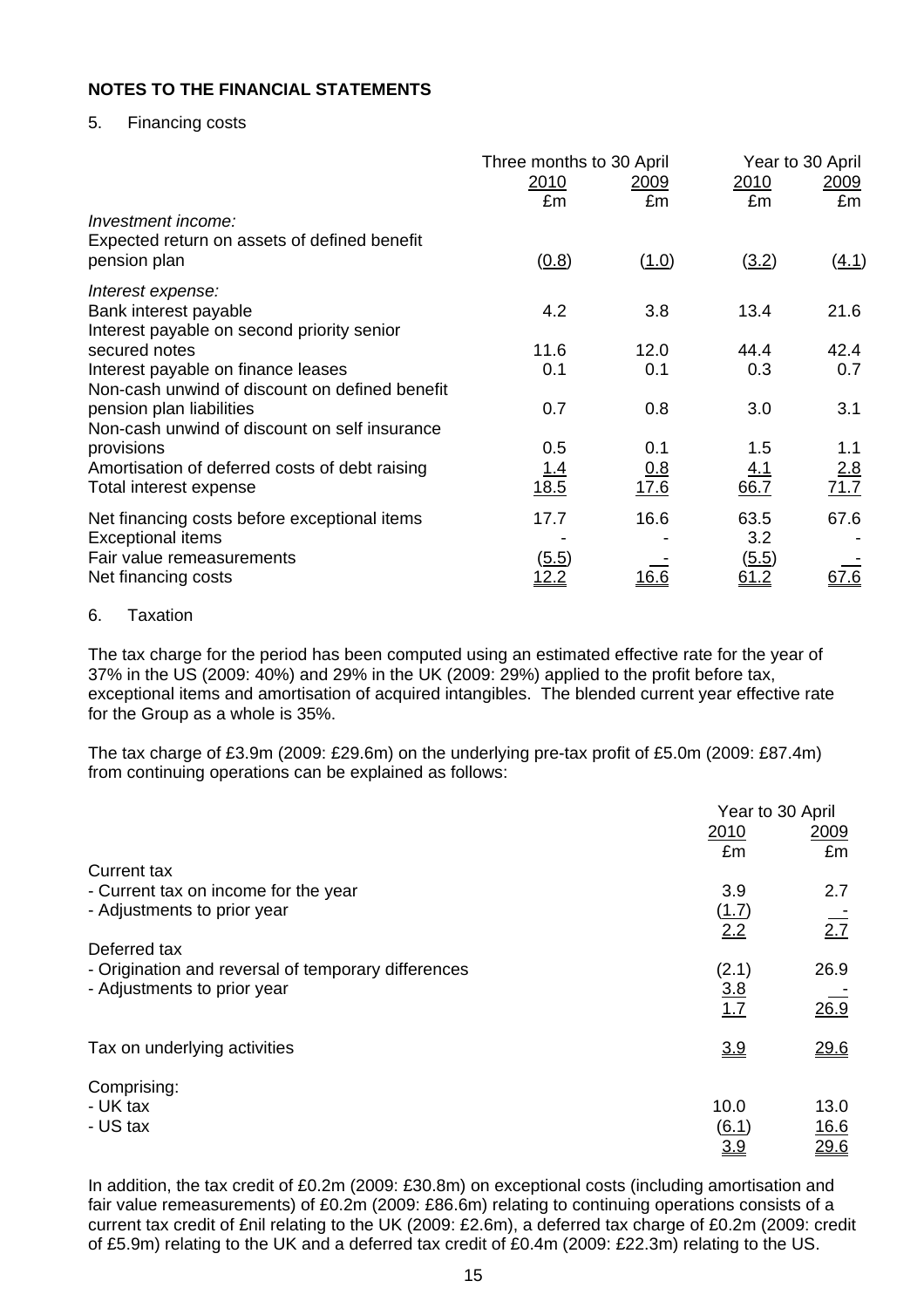# 7. Earnings per share

Basic and diluted earnings per share for the three and twelve months ended 30 April 2010 have been calculated based on the profit for the relevant period and on the weighted average number of ordinary shares in issue during that period (excluding shares held in treasury and by the ESOT over which dividends have been waived). Diluted earnings per share is computed using the result for the relevant period and the diluted number of shares (ignoring any potential issue of ordinary shares which would be anti-dilutive). These are calculated as follows:

|                                                                                                                                                          | Three months to<br>30 April  |                           |                                  | Year to<br>30 April                    |
|----------------------------------------------------------------------------------------------------------------------------------------------------------|------------------------------|---------------------------|----------------------------------|----------------------------------------|
|                                                                                                                                                          | 2010                         | <u>2009</u>               | 2010                             | 2009                                   |
| Profit/(loss) for the financial period (£m)<br>From continuing operations<br>From discontinued operations<br>From continuing and discontinued operations | 1.3<br>$\overline{1.3}$      | (16.6)<br>(0.1)<br>(16.7) | 1.1<br>$\frac{1.0}{2.1}$         | 2.0<br><u>61.0</u><br>63.0             |
| Weighted average number of shares (m)<br>- basic<br>- diluted                                                                                            | <u>497.6</u><br><u>503.5</u> | 497.9<br><u>498.0</u>     | <u>497.6</u><br>501.4            | <u>504.5</u><br>04.7                   |
| Basic earnings per share<br>From continuing operations<br>From discontinued operations<br>From continuing and discontinued operations                    | 0.3p<br>0.3 <sub>D</sub>     | (3.3p)<br>(3.3p)          | 0.2p<br>0.2 <sub>p</sub><br>0.4p | 0.4p<br><u>12.1p</u><br>12.5p          |
| Diluted earnings per share<br>From continuing operations<br>From discontinued operations<br>From continuing and discontinued operations                  | 0.3p<br><u>).3p</u>          | (3.3p)<br><u> 3.3p</u>    | 0.2p<br><u>0.2p</u><br>0.4p      | 0.4p<br><u> 12.1p</u><br><u> 12.5p</u> |

Underlying earnings per share (defined in any period as the earnings before exceptional items and amortisation of acquired intangibles for that period divided by the weighted average number of shares in issue in that period) and cash tax earnings per share (defined in any period as underlying earnings before other deferred taxes divided by the weighted average number of shares in issue in that period) may be reconciled to the basic earnings per share as follows:

|                                                                            | Three months to<br>30 April |                  | Year to<br>30 April |                  |
|----------------------------------------------------------------------------|-----------------------------|------------------|---------------------|------------------|
|                                                                            | 2010                        | 2009             | 2010                | 2009             |
| Basic earnings per share<br>Exceptional items and amortisation of acquired | 0.3p                        | (3.3p)           | 0.4p                | 12.5p            |
| intangibles                                                                | (1.0p)                      | 5.8 <sub>p</sub> | (0.2p)              | 4.1 <sub>p</sub> |
| Tax on exceptional items and amortisation                                  | 0.3p                        | <u>(2.3p)</u>    |                     | (4.7p)           |
| Underlying earnings per share                                              | (0.4p)                      | 0.2p             | 0.2p                | 11.9p            |
| Other deferred tax                                                         | (0.2p)                      | (0.4p)           | 0.4 <sub>p</sub>    | <u>5.4p</u>      |
| Cash tax earnings per share                                                | <u>(0.6p)</u>               | <u>(0.2p)</u>    | 0.6p                | <u> 17.3p</u>    |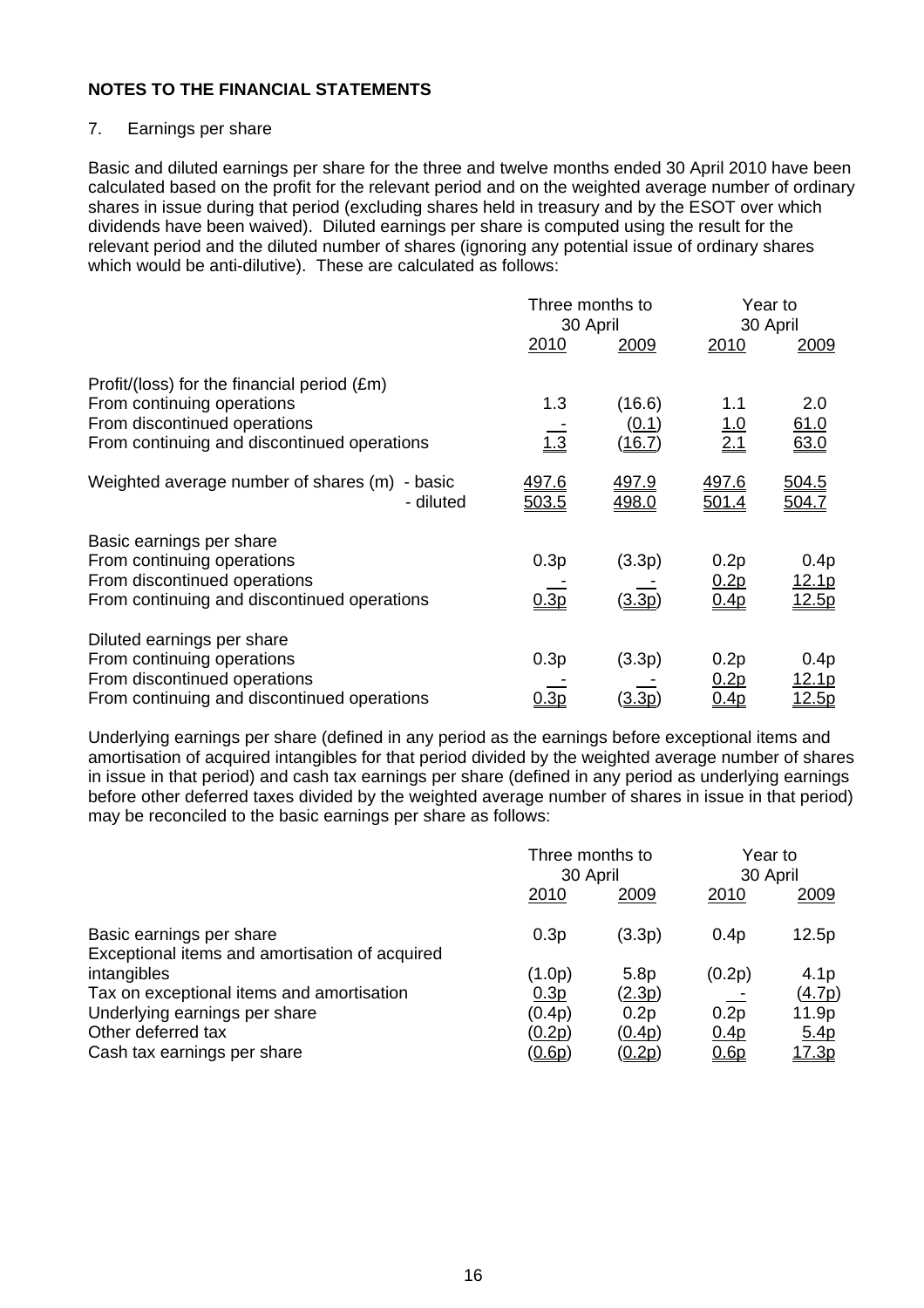## 8. Dividends

During the year, a final dividend in respect of the year ended 30 April 2009 of 1.675p (2008: 1.675p) per share and an interim dividend for the year ended 30 April 2010 of 0.9p (2009: 0.9p) per share were paid to shareholders.

### 9. Property, plant and equipment

|                                  |             |              | 2010         |                | 2009         |
|----------------------------------|-------------|--------------|--------------|----------------|--------------|
|                                  |             | Rental       |              | Rental         |              |
|                                  | equipment   |              | <u>Total</u> | equipment      | <u>Total</u> |
| Net book value                   |             | £m           | £m           | £m             | £m           |
| At 1 May                         |             | 1,140.5      | 1,294.0      | 994.0          | 1,130.1      |
| Exchange difference              |             | (35.0)       | (39.3)       | 233.4          | 262.9        |
| <b>Reclassifications</b>         |             | (3.6)        | (0.1)        | (0.6)          |              |
| <b>Additions</b>                 |             | 55.6         | 63.4         | 207.5          | 238.3        |
| Acquisitions                     |             | 0.1          | 0.1          | 0.1            | 0.1          |
| <b>Disposals</b>                 |             | (25.2)       | (29.9)       | (43.6)         | (50.6)       |
| Depreciation                     |             | (162.7)      | (186.6)      | (210.8)        | (245.0)      |
| Transfer to assets held for sale |             |              |              | (39.5)         | (41.8)       |
| At 30 April                      |             | <u>969.7</u> | 1.101.6      | <u>1,140.5</u> | 1,294.0      |
| Called up share capital<br>10.   |             |              |              |                |              |
| Ordinary shares of 10p each:     |             |              |              |                |              |
|                                  | 2010        |              | 2009         | 2010           | 2009         |
|                                  | Number      |              | Number       | £m             | £m           |
| Authorised                       | 900,000,000 |              | 900,000,000  | 90.0           | 90.0         |

There were no movements in shares authorised or allotted during the period. At 30 April 2010, 50m shares were held by the Company and a further 5.7m shares were held by the Company's Employee Share Ownership Trust.

Allotted, called up and fully paid  $553,325,554$   $553,325,554$   $55.3$   $55.3$ 

#### 11. Notes to the cash flow statement

|                                                             | Year to 30 April |              |
|-------------------------------------------------------------|------------------|--------------|
|                                                             | 2010             | 2009         |
|                                                             | £m               | £m           |
| Cash flow from operating activities<br>a)                   |                  |              |
| Operating profit before exceptional items and amortisation: |                  |              |
| - continuing operations                                     | 68.5             | 155.0        |
| - discontinued operations                                   |                  | 2.8          |
|                                                             | 68.5             | 157.8        |
| Depreciation                                                | 186.6            | 201.1        |
| <b>EBITDA</b> before exceptional items                      | 255.1            | 358.9        |
| Profit on disposal of rental equipment                      | (2.0)            | (6.6)        |
| Profit on disposal of other property, plant and equipment   | (0.1)            | (0.9)        |
| Decrease in inventories                                     | 0.2              | 10.5         |
| Decrease in trade and other receivables                     | 10.8             | 47.1         |
| Increase/(decrease) in trade and other payables             | 1.0              | (34.5)       |
| Exchange differences                                        | 0.1              | 0.1          |
| Other non-cash movements                                    | 0.5              | (1.0)        |
| Cash generated from operations before exceptional items     |                  |              |
| and changes in rental equipment                             | <u> 265.6</u>    | <u>373.6</u> |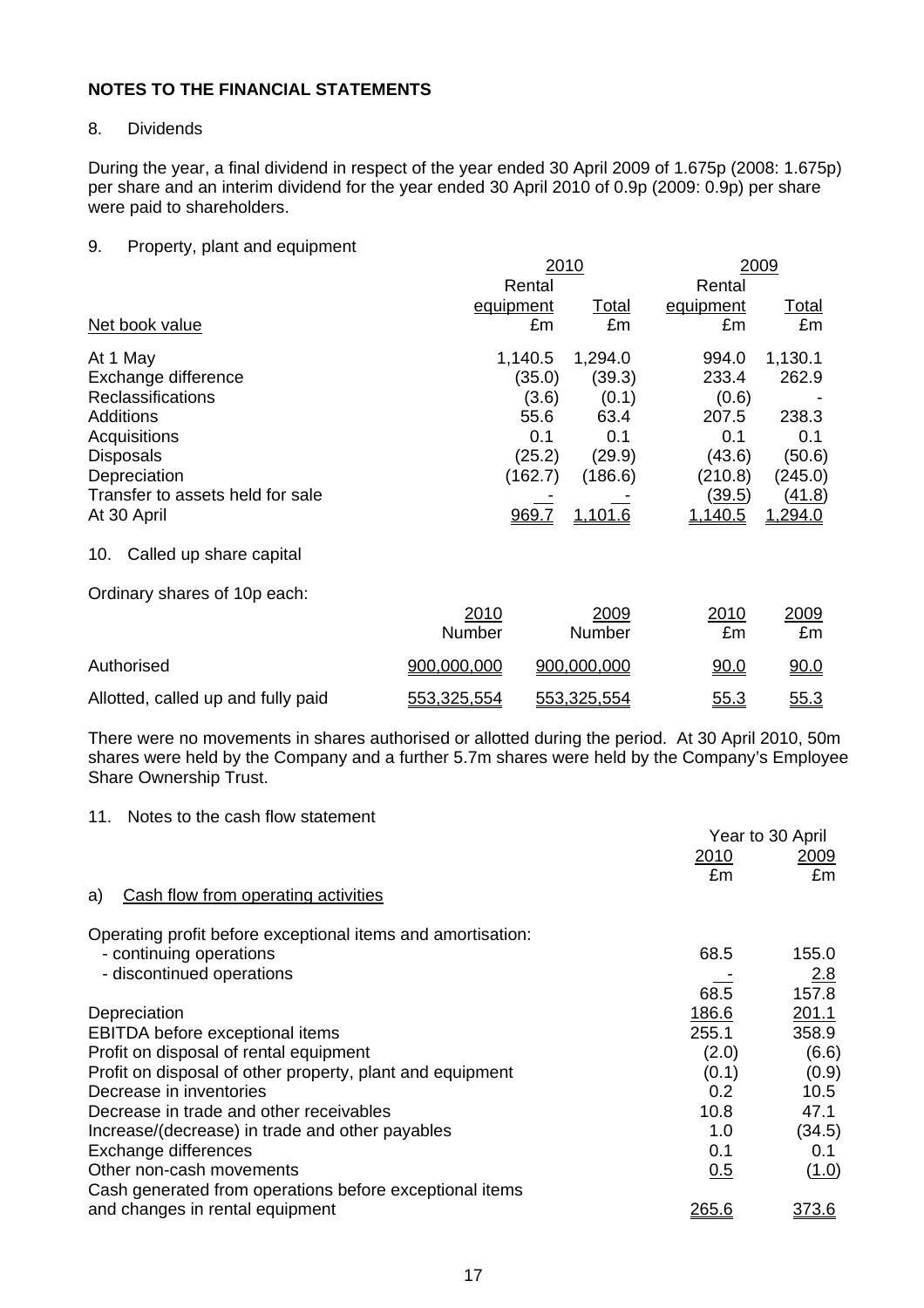## 11. Notes to the cash flow statement (continued)

|                                                                                           |                     |                            |                           |                             | Year to 30 April        |
|-------------------------------------------------------------------------------------------|---------------------|----------------------------|---------------------------|-----------------------------|-------------------------|
|                                                                                           |                     |                            |                           | <u>2010</u>                 | 2009                    |
| b)<br>Reconciliation of net debt                                                          |                     |                            |                           | £m                          | £m                      |
| (Increase)/decrease in cash in the period<br>Decrease in debt through cash flow           |                     |                            |                           | (53.1)<br><u>(124.4)</u>    | 0.4<br><u>(217.2)</u>   |
| Change in net debt from cash flows<br>Exchange differences<br>Non-cash movements:         |                     |                            |                           | (177.5)<br>(36.9)           | (216.8)<br>285.0        |
| - deferred costs of debt raising                                                          |                     |                            |                           | 7.3                         | 2.8                     |
| - capital element of new finance leases<br>(Reduction)/increase in net debt in the period |                     |                            |                           | 0.2<br>(206.9)              | 1.7<br>72.7             |
| Opening net debt<br>Closing net debt                                                      |                     |                            |                           | 1,035.9<br>829.0            | 963.2<br><u>1,035.9</u> |
| <b>Analysis of net debt</b><br>C)                                                         |                     |                            |                           |                             |                         |
|                                                                                           | 1 May<br>2009<br>£m | Exchange<br>movement<br>£m | Cash<br><u>flow</u><br>£m | Non-cash<br>movements<br>£m | 30 April<br>2010<br>£m  |
| Cash                                                                                      | (1.7)               |                            | (53.1)                    |                             | (54.8)                  |
| Debt due within 1 year                                                                    | 6.9                 | (0.2)                      | (4.1)                     | 0.5                         | 3.1                     |
| Debt due after 1 year                                                                     | 1,030.7             | <u>(36.7)</u>              | (120.3)                   | <u>7.0</u>                  | 880.7                   |
| Total net debt                                                                            | <u>1,035.9</u>      | <u>(36.9)</u>              | 177.5                     | 7.5                         | 829.0                   |

Details of the Group's cash and debt are given in the Review of Fourth Quarter, Balance Sheet and Cash Flow accompanying these financial statements.

#### d) Acquisitions

|                    |      | Year to 30 April |
|--------------------|------|------------------|
|                    | 2010 | 2009             |
|                    | £m   | £m               |
| Cash consideration | 0.2  | <u>0.3</u>       |

#### 12. Contingent liabilities

The Group is subject to periodic legal claims and tax audits in the ordinary course of its business, none of which is expected to have a significant impact on the Group's financial position.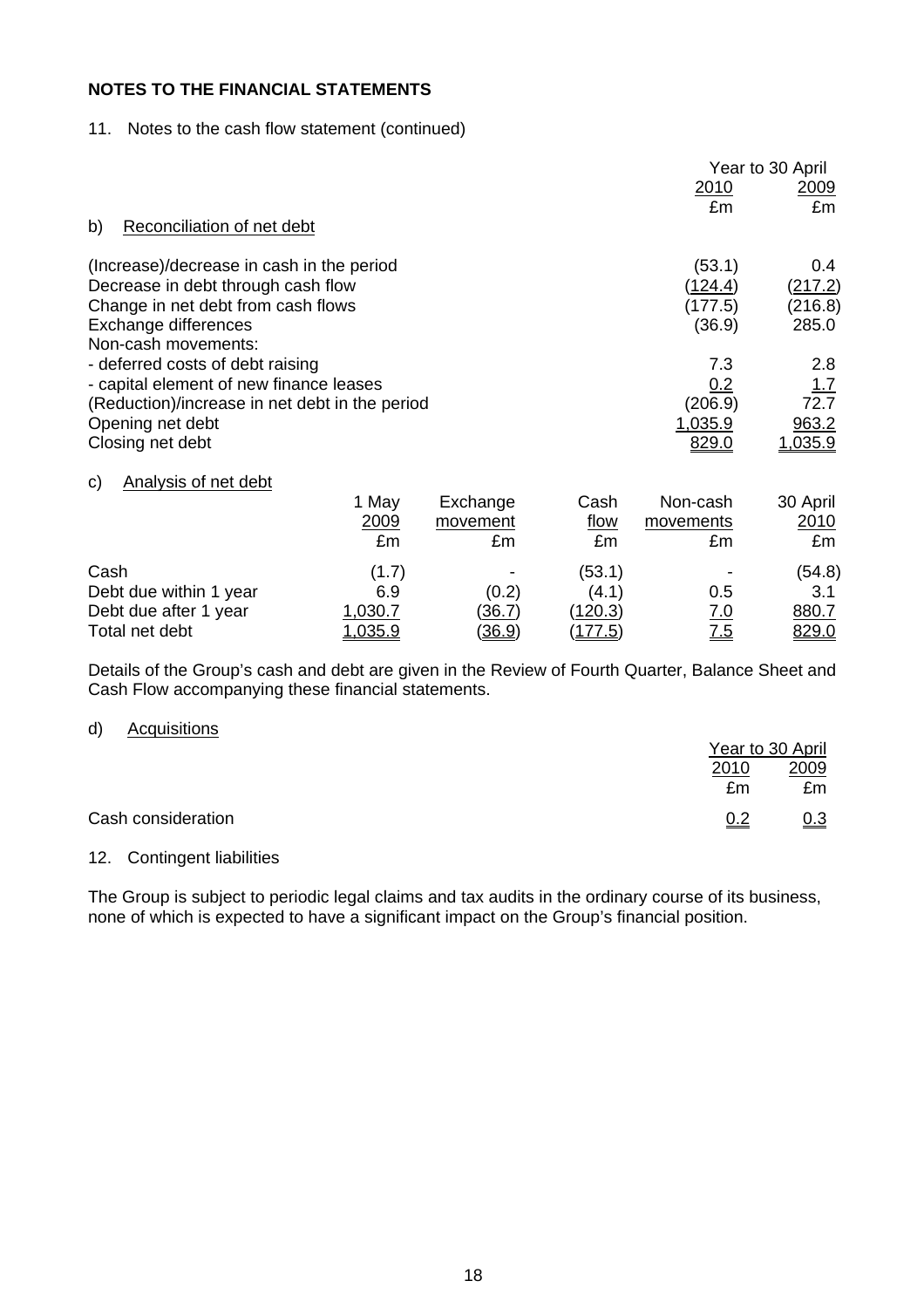## **REVIEW OF FOURTH QUARTER, BALANCE SHEET AND CASH FLOW**

| <b>Fourth quarter</b>                                                                                                                                                                                       | Revenue                        |                        |                               | <b>EBITDA</b>                 |                                              | Operating profit                                     |  |
|-------------------------------------------------------------------------------------------------------------------------------------------------------------------------------------------------------------|--------------------------------|------------------------|-------------------------------|-------------------------------|----------------------------------------------|------------------------------------------------------|--|
|                                                                                                                                                                                                             | 2010                           | <u> 2009</u>           | 2010                          | 2009                          | 2010                                         | 2009                                                 |  |
| Sunbelt in \$m                                                                                                                                                                                              | 259.2                          | 266.2                  | 81.4                          | 78.2                          | <u>24.4</u>                                  | 17.3                                                 |  |
| Sunbelt in £m<br>A-Plant<br>Group central costs                                                                                                                                                             | 169.0<br>41.1<br><u> 210.1</u> | 189.4<br>42.7<br>232.1 | 53.2<br>10.0<br>(1.9)<br>61.3 | 57.6<br>11.9<br>(1.3)<br>68.2 | 16.0<br>0.5<br>(1.9)<br>14.6                 | 16.2<br>1.6<br>(1.4)<br>16.4                         |  |
| Net financing costs<br>Loss before tax, exceptionals and                                                                                                                                                    |                                |                        |                               |                               | (17.7)                                       | (16.6)                                               |  |
| amortisation from continuing operations<br><b>Exceptional items</b><br>Amortisation<br>Total Group profit/(loss) before taxation<br>Taxation<br>Profit/(loss) attributable to equity holders of the Company |                                |                        |                               |                               | (3.1)<br>5.5<br>(0.5)<br>1.9<br>(0.6)<br>1.3 | (0.2)<br>(27.9)<br>(1.2)<br>(29.3)<br>12.6<br>(16.7) |  |
| <b>Margins</b><br>Sunbelt<br>A-Plant<br>Group                                                                                                                                                               |                                |                        | 31.4%<br>24.4%<br>29.2%       | 29.4%<br>27.9%<br>29.3%       | 9.4%<br>1.2%<br>7.0%                         | 6.5%<br>3.7%<br>7.0%                                 |  |

Fourth quarter results reflect the prevailing market conditions with rental revenues declining by 8% to \$229.7m at Sunbelt and also by 8% to £38.5m at A-Plant. Total revenue reductions were 3% in Sunbelt and 4% in A-Plant due to increased sales of used equipment offsetting declines in rental revenues and sales of new equipment, merchandise and consumables.

The volume of fleet on rent held up well as a result of market share gains. Average fleet on rent in the fourth quarter reduced 5% year on year at Sunbelt and was broadly flat at A-Plant. Pricing continued to be soft in both markets with yield declining 5% in Sunbelt and 9% in A-Plant compared to the same period in the prior year but, particularly in the US, the yield decline was significantly lower than in recent quarters.

Now a year has elapsed since we undertook the right-sizing of our business in winter 2008/9, fourth quarter operating costs declined 5% in Sunbelt and were broadly flat in A-Plant. After an interest charge of £17.7m, the pre-tax loss before exceptionals and amortisation for the fourth quarter was £3.1m (2009: £0.2m).

### **Balance sheet**

#### Fixed assets

Capital expenditure in the year was £63.4m (2009: £238.3m) of which £55.6m was invested in the rental fleet (2009: £207.5m).

Expenditure on rental equipment was 88% of total capital expenditure with the balance relating to the delivery vehicle fleet, property improvements and to computer equipment. Capital expenditure by division was as follows:

|                                                                         | 2010                 | 2009          |
|-------------------------------------------------------------------------|----------------------|---------------|
| Sunbelt in \$m                                                          | 69.6                 | 221.0         |
| Sunbelt in £m<br>A-Plant                                                | 45.5                 | 149.1         |
| Total rental equipment                                                  | <u> 10.1</u><br>55.6 | 58.4<br>207.5 |
| Delivery vehicles, property improvements & computers<br>Total additions | <u>7.8</u><br>63.4   | 30.8<br>238.3 |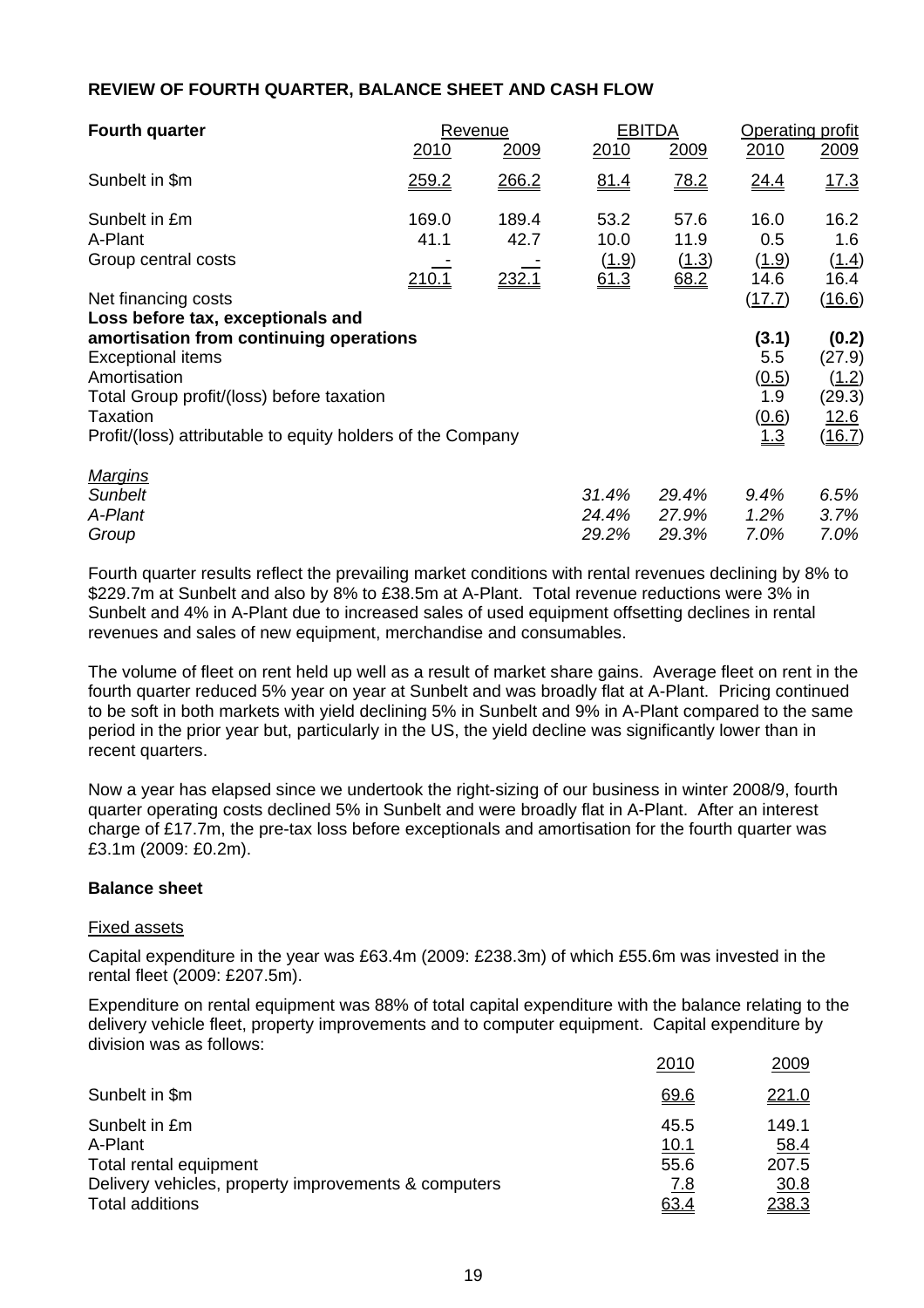Reflecting the recession, all this year's capital expenditure was for replacement, as was the case in 2008/9.

The average age of the Group's serialised rental equipment, which constitutes the substantial majority of our fleet, at 30 April 2010 was 44 months (2009: 35 months) weighted on a net book value basis. Sunbelt's fleet had an average age of 46 months (2009: 38 months) whilst A-Plant's fleet had an average age of 36 months (2009: 27 months).

The original cost of the Group's rental fleet and the dollar and physical utilisation for the year ended 30 April 2010 is shown below:

|                          |                              | Rental fleet at original cost |                       |                                  | LTM                   | LTM                     |
|--------------------------|------------------------------|-------------------------------|-----------------------|----------------------------------|-----------------------|-------------------------|
|                          | 30 April 2010                | 30 April 2009                 | LTM<br>average        | LTM rental<br>revenue            | dollar<br>utilisation | physical<br>utilisation |
| Sunbelt in \$m           | 2,094                        | 2,136                         | 2,124                 | 989                              | <u>47%</u>            | 64%                     |
| Sunbelt in £m<br>A-Plant | 1,368<br><u>321</u><br>1,689 | 1.442<br><u>321</u><br>1,763  | 1,388<br>319<br>1,707 | 618<br><u> 152</u><br><u>770</u> | 47%<br><u>48%</u>     | 64%<br>69%              |

Dollar utilisation is defined as rental revenues divided by average fleet at original (or "first") cost and, in the year ended 30 April 2010, was 47% at Sunbelt (2009: 57%) and 48% at A-Plant (2009: 52%). Physical utilisation is time based utilisation, which is calculated as the daily average of the original cost of equipment on rent as a percentage of the total value of equipment in the fleet at the measurement date and, in the year ended 30 April 2010, was 64% at Sunbelt (2009: 66%) and 69% at A-Plant (2009: 67%).

#### Trade receivables

Receivable days at 30 April were 45 days (2009: 47 days). The bad debt charge for the year ended 30 April 2010 as a percentage of total turnover was 1.2% (2009: 1.6%). Trade receivables at 30 April 2010 of £114.2m (2009: £124.0m) are stated net of provisions for bad debts and credit notes of £15.6m (2009: £17.6m) with the provision representing 12.0% (2009: 12.4%) of gross receivables.

#### Trade and other payables

Group payable days were 88 days in 2010 (2009: 53 days) with capital expenditure related payables, which have longer payment terms, totalling £27.6m (2009: £9.4m). Payment periods for purchases other than rental equipment vary between seven and 45 days and for rental equipment between 30 and 120 days.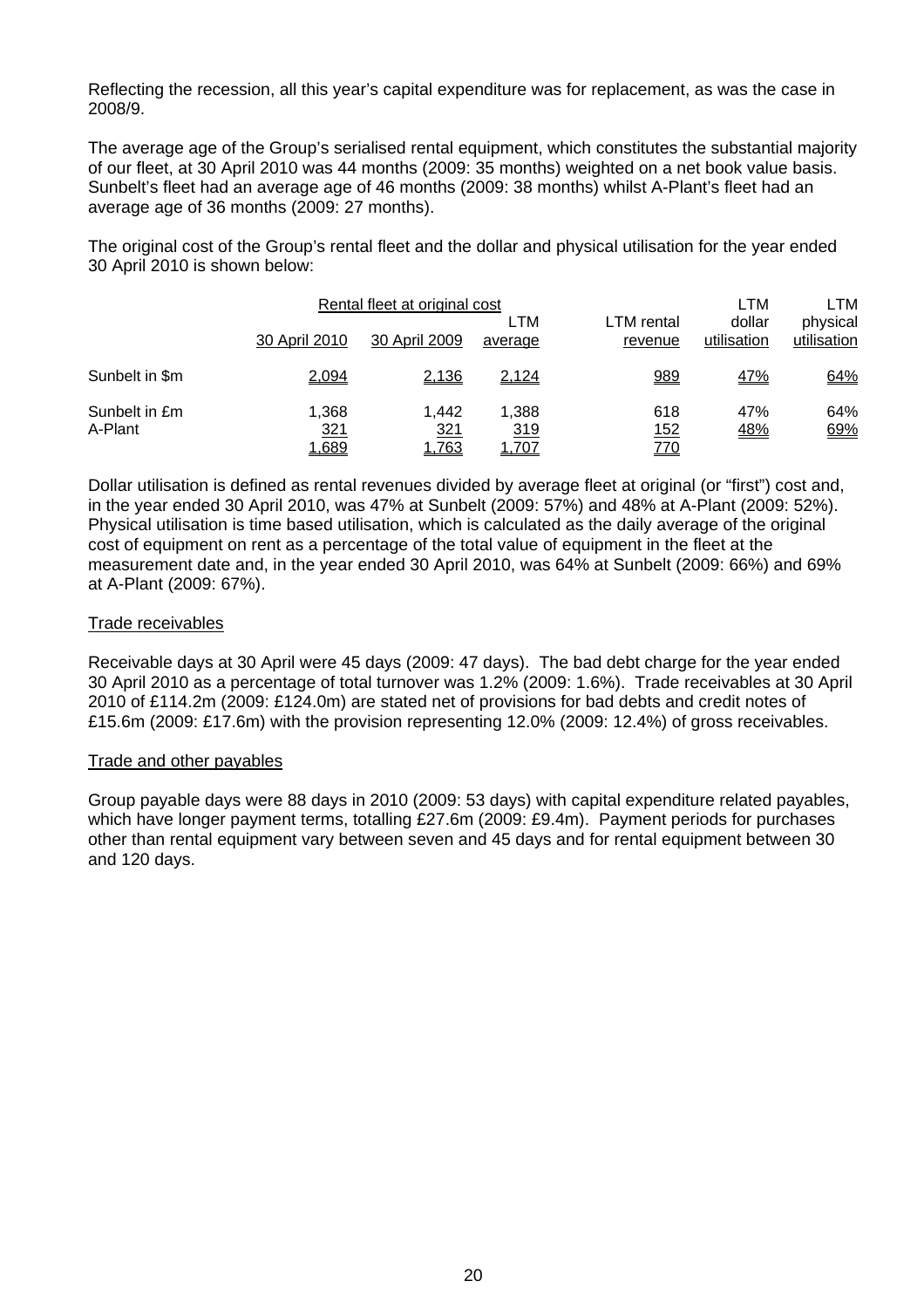|                                                                 | Year to 30 April |                 |
|-----------------------------------------------------------------|------------------|-----------------|
|                                                                 | 2010<br>£m       | 2009<br>£m      |
| <b>EBITDA before exceptional items</b>                          | <u>255.1</u>     | 358.9           |
| Cash inflow from operations before exceptional                  |                  |                 |
| items and changes in rental equipment<br>Cash conversion ratio* | 265.6<br>104.1%  | 373.6<br>104.1% |
| Maintenance rental capital expenditure paid                     | (36.1)           | (208.5)         |
| Payments for non-rental capital expenditure                     | (6.7)            | (27.1)          |
| Rental equipment disposal proceeds                              | 26.8             | 85.3            |
| Other property, plant and equipment disposal proceeds           | 4.0              | 6.6             |
| Tax received (net)                                              | 0.3 <sub>0</sub> | 0.8             |
| Financing costs paid (net)                                      | (54.7)           | (64.7)          |
| Cash flow before payment of exceptional costs                   | 199.2            | 166.0           |
| Exceptional costs paid                                          | (8.2)            | (9.4)           |
| Total cash generated from operations                            | 191.0            | 156.6           |
| Business (acquisitions)/disposals                               | (0.7)            | 89.0            |
| <b>Total cash generated</b>                                     | 190.3            | 245.6           |
| Dividends paid                                                  | (12.8)           | (12.9)          |
| Share buy-backs and other equity transactions (net)             |                  | <u>(15.9)</u>   |
| Decrease in net debt                                            | <u> 177.5</u>    | <u>216.8</u>    |

\* Cash inflow from operations before exceptional items and changes in rental equipment as a percentage of EBITDA before exceptional items.

Cash inflow from operations before exceptional items and changes in rental equipment decreased 29% to £265.6m reflecting the lower EBITDA in 2010 whilst the cash conversion ratio was 104.1% (2009: 104.1%) reflecting reduced working capital in the recession.

Total payments for capital expenditure (rental equipment and other PPE) were £42.8m whilst disposal proceeds received totalled £30.8m. Net capital expenditure payments were therefore £12.0m in the year (2009: £143.7m).

There were again no net tax payments as a result of the reduced profitability in the recession. Financing costs paid differ from the accounting charge in the income statement due to the timing of interest payments in the year and non-cash interest charges. They reduced significantly due to the impact of both lower average interest rates and lower average debt levels, partially offset by the higher margin payable on the extended tranche of the ABL facility from November. Exceptional costs paid of £8.2m represented mostly staff severance and vacant property costs, all of which were provided for at 30 April 2009.

Accordingly the Group generated £190.3m (2009: £245.6m) of net cash inflow in the year. This reflected net cash generation of £191.0m from operations (2009: £156.6m) while in 2008/9 a further £89.0m was generated from the June 2008 sale of Ashtead Technology. £12.8m of the net inflow was returned to equity shareholders by way of dividends with the balance of £177.5m applied to reduce outstanding debt.

Over the past two years, a total of £435.9m has been generated with £41.6m returned to stockholders in dividends and buy-backs, and £394.3m applied to reduce net outstanding debt.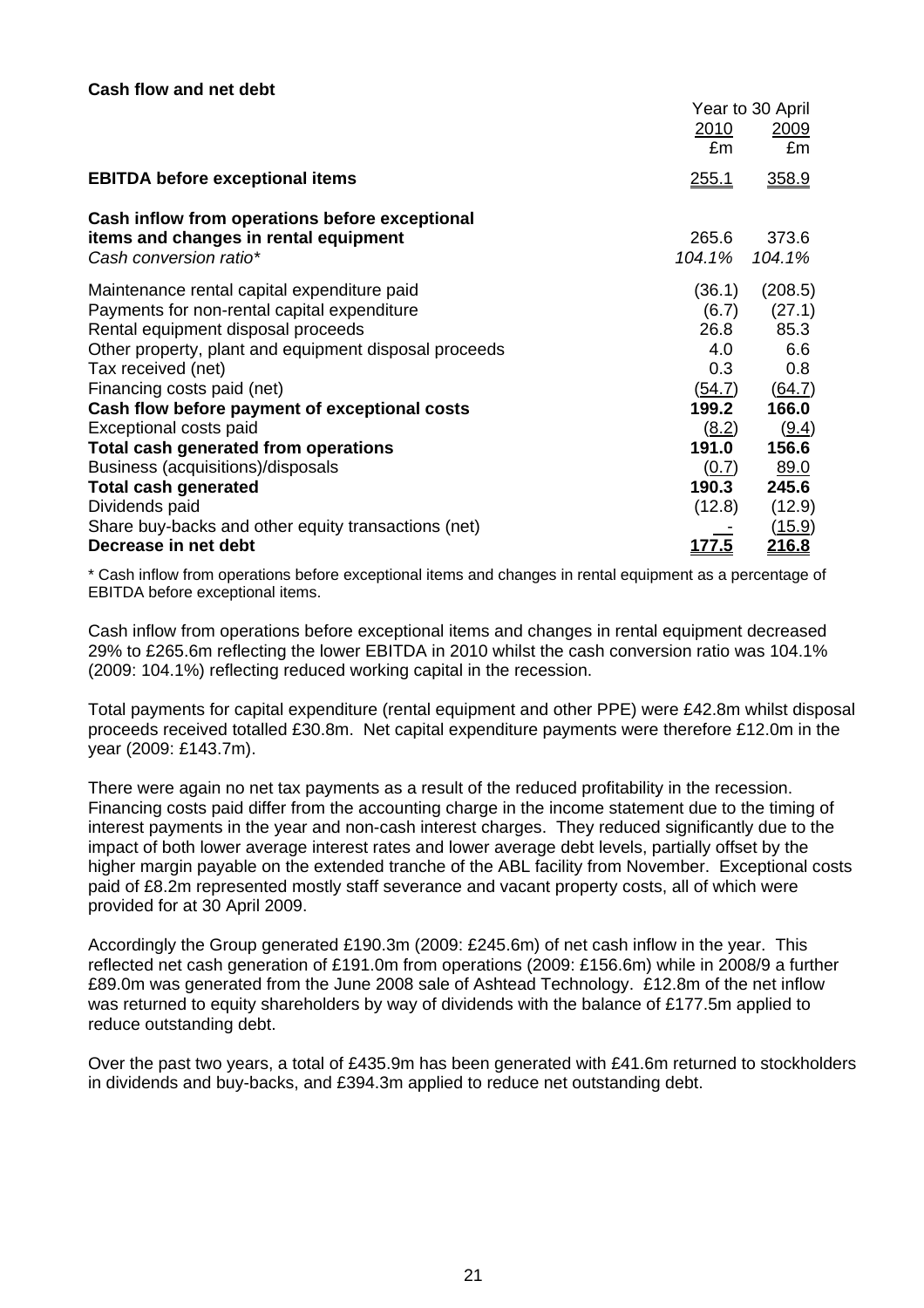| First priority senior secured bank debt               | 367.5        | 501.1          |
|-------------------------------------------------------|--------------|----------------|
| Finance lease obligations                             | 3.5          | 7.9            |
| 8.625% second priority senior secured notes, due 2015 | 160.2        | 165.1          |
| 9% second priority senior secured notes, due 2016     | 352.6        | 363.5          |
|                                                       | 883.8        | 1,037.6        |
| Cash and cash equivalents                             | (54.8)       | (1.7)          |
| Total net debt                                        | <u>829.0</u> | <u>1,035.9</u> |

Net debt at 30 April 2010 was £829.0m (30 April 2009: £1,035.9m) which includes a translation reduction since year end of £36.9m reflecting the strengthening of the pound against the dollar. The Group's underlying EBITDA for the year ended 30 April 2010 was £255.1m and the ratio of net debt to reported underlying EBITDA was therefore 3.2 times at 30 April 2010 (2009: 2.9 times). At constant rates of exchange leverage was 3.1 times based on EBITDA for the year of £265.3m at closing exchange rates.

Substantially all of the Group's cash and cash equivalents at 30 April 2010 are deposited with one large UK based financial institution which is not expected to fail.

Under the terms of our extended asset-based senior bank facility, \$1.3bn is committed until November 2013 whilst an additional \$0.5bn continues to be available until August 2011. Our debt facilities remain committed for the long term, with an average of 5.0 years remaining at 30 April 2010. The weighted average interest cost of these facilities (including non-cash amortisation of deferred debt raising costs) is approximately 7.4%. Financial performance covenants under the two senior secured note issues are only measured at the time new debt is raised. There are two financial performance covenants under the asset-based first priority senior bank facility:

- funded debt to LTM EBITDA before exceptional items not to exceed 4.0 times; and
- a fixed charge ratio (comprising LTM EBITDA before exceptional items less LTM net capital expenditure paid in cash over the sum of scheduled debt repayments plus cash interest, cash tax payments and dividends paid in the last twelve months) which must be equal to or greater than 1.1.

These covenants do not, however, apply when availability (the difference between the borrowing base and facility utilisation) exceeds \$150m. At 30 April 2010 excess availability under the bank facility was \$537m (\$550m at 30 April 2009) making it unlikely that covenants will be measured. Additionally, although the senior debt covenants were not required to be measured at 30 April 2010, the Group was in compliance with both of them at that date. Accordingly, the Board continues to believe that it is appropriate to prepare the accounts on a going concern basis.

### **Financial risk management**

The Group's trading and financing activities expose it to various financial risks that, if left unmanaged, could adversely impact on current or future earnings. Although not necessarily mutually exclusive, these financial risks are categorised separately according to their different generic risk characteristics and include market risk (foreign currency risk and interest rate risk), credit risk and liquidity risk.

### Market risk

Net debt

The Group's activities expose it primarily to interest rate and currency risk. Interest rate risk is monitored on a continuous basis and managed, where appropriate, through the use of interest rate swaps whereas the use of forward foreign exchange contracts to manage currency risk is considered on an individual non-trading transaction basis. The Group is not exposed to commodity price risk or equity price risk as defined in IFRS 7.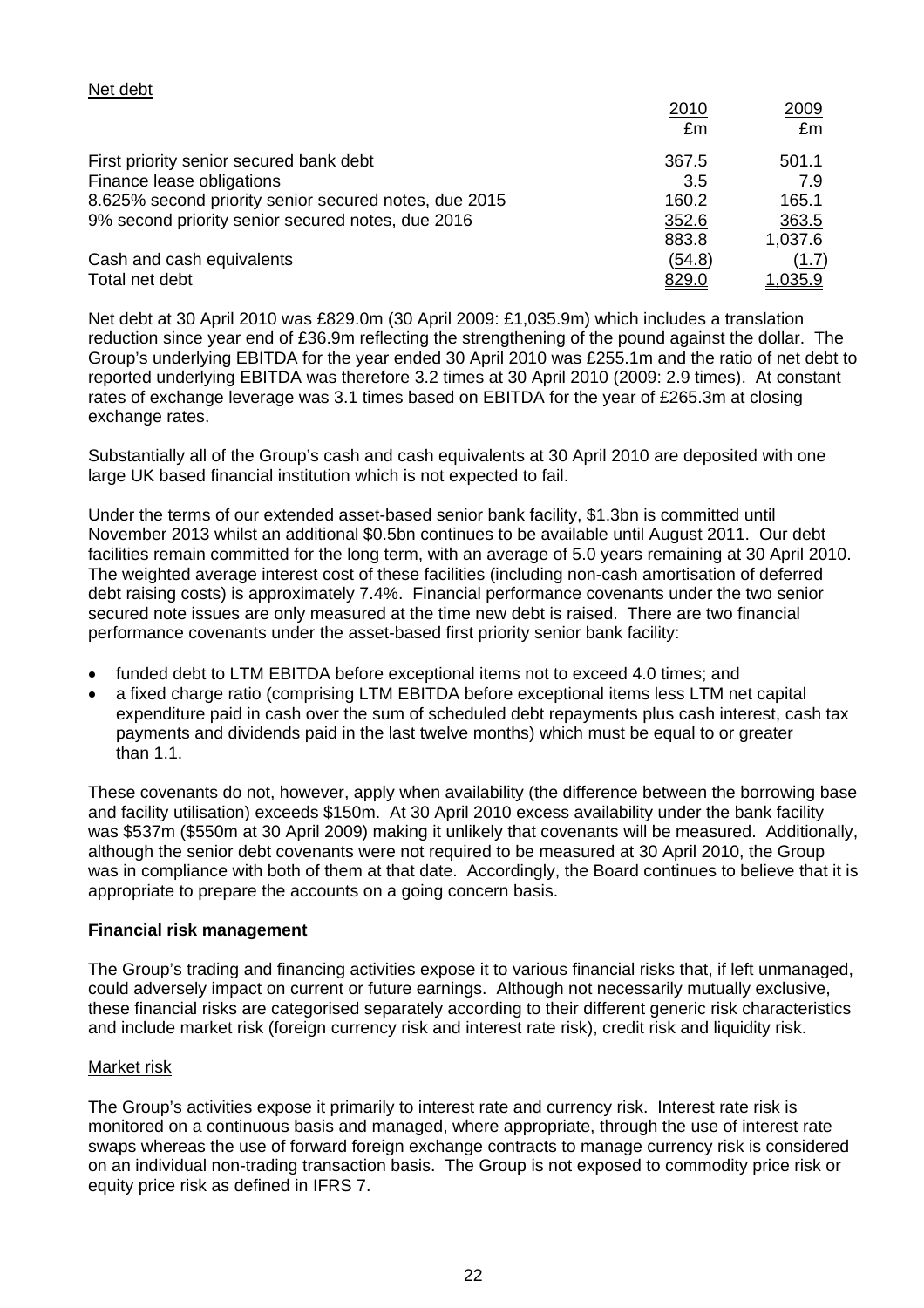#### *Interest rate risk*

The Group has fixed and variable rate debt in issue with 58% of the drawn debt at a fixed rate as at 30 April 2010. The Group's accounting policy requires all borrowings to be held at amortised cost. As a result, the carrying value of fixed rate debt is unaffected by changes in credit conditions in the debt markets and there is therefore no exposure to fair value interest rate risk. The Group's debt that bears interest at a variable rate comprises all outstanding borrowings under the senior secured credit facility. The interest rates currently applicable to this variable rate debt are LIBOR as applicable to the currency borrowed (US dollars or pounds) plus 350bp on the \$1.3bn revolver, LIBOR plus 200bp on the additional \$0.3bn revolver and LIBOR plus 175bp on the \$0.2bn term loan.

The Group periodically utilises interest rate swap agreements to manage and mitigate its exposure to changes in interest rates. However, during the year ended and as at 30 April 2010, the Group had no such outstanding swap agreements. The Group also holds cash and cash equivalents, which earn interest at a variable rate.

### *Currency exchange risk*

Currency exchange risk is limited to translation risk as there are no transactions in the ordinary course of business that take place between foreign entities. The Group's reporting currency is the pound sterling. However, a majority of our assets, liabilities, revenue and costs is denominated in US dollars. The Group has arranged its financing such that virtually all of its debt is also denominated in US dollars so that there is a natural partial offset between its dollar-denominated net assets and earnings and its dollar-denominated debt and interest expense. At 30 April 2010, dollar denominated debt represented approximately 82% of the value of dollar denominated net assets (other than debt). Based on the current currency mix of our profits and on dollar debt levels, interest and exchange rates at 30 April 2010, a 1% change in the US dollar exchange rate would impact pre-tax profit by £40,000.

The Group's exposure to exchange rate movements on trading transactions is relatively limited. All Group companies invoice revenues in their respective local currency and generally incur expense and purchase assets in their local currency. Consequently, the Group does not routinely hedge either forecast foreign exchange exposures or the impact of exchange rate movements on the translation of overseas profits into sterling. Where the Group does hedge, it maintains appropriate hedging documentation. Foreign exchange risk on significant non-trading transactions (e.g. acquisitions) is considered on an individual basis.

### Credit risk

The Group's financial assets are cash and bank balances and trade and other receivables. The Group's credit risk is primarily attributable to its trade receivables. The amounts presented in the balance sheet are net of allowances for doubtful receivables. The credit risk on liquid funds and derivative financial instruments is limited because the counterparties are banks with high credit ratings assigned by international credit rating agencies.

The Group has a large number of unrelated customers, serving over 580,000 during the financial year, and does not have any significant credit exposure to any particular customer. Each business segment manages its own exposure to credit risk according to the economic circumstances and characteristics of the markets they serve. The Group believes that management of credit risk on a devolved basis enables it to assess and manage credit risk more effectively. However, broad principles of credit risk management practice are observed across the Group, such as the use of credit rating agencies and the maintenance of a credit control function.

### Liquidity risk

Liquidity risk is the risk that the Group could experience difficulties in meeting its commitments to creditors as financial liabilities fall due for payment.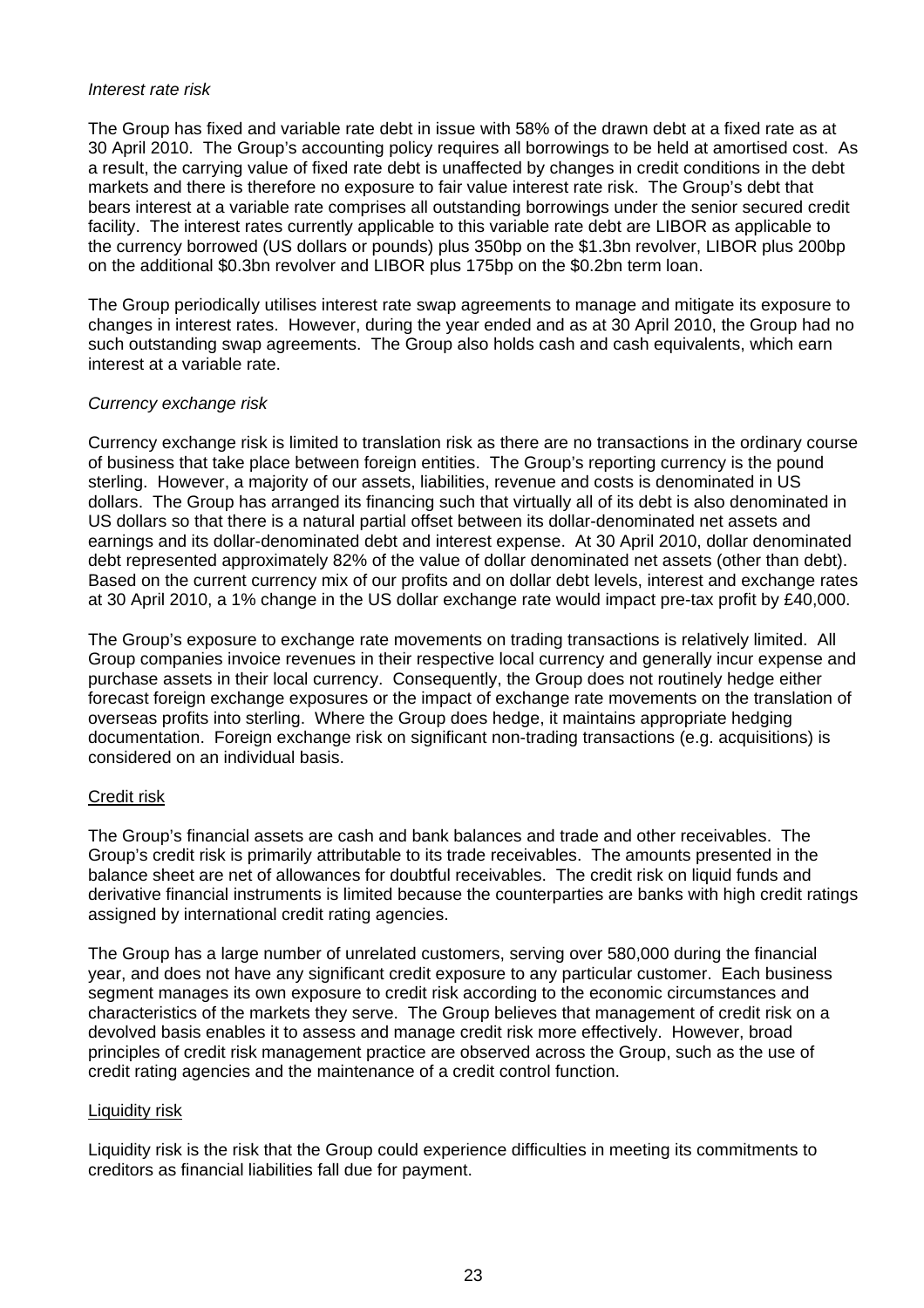The Group generates significant free cash flow (defined as cash flow from operations less replacement capital expenditure net of proceeds of asset disposals, interest paid and tax paid). This free cash flow is available to the Group to invest in growth capital expenditure, acquisitions and dividend payments or to reduce debt.

In addition to the free cash flow from normal trading activities, additional liquidity is available through the Group's ABL facility. At 30 April 2010, availability under this facility was \$537m (£351m).

## **Principal risks and uncertainties**

The Group faces a number of risks and uncertainties in its day-to-day operations and it is management's role to mitigate and manage these risks. The Board has established a formal risk management process which has identified the following principal risks and uncertainties which could affect employees, operations, revenues, profits, cash flows and assets of the Group.

### Economic conditions

### *Potential impact*

The construction industry, from which we earn the majority of our revenues, is cyclical with construction industry cycles typically lagging the general economic cycle by between six and eighteen months. We may suffer a protracted reduction in demand for our products and services if the construction industry takes longer than expected to come out of the downward phase of the industry cycle or has a weaker than anticipated recovery.

#### *Mitigation*

- Prudent management through the different phases of the cycle.
- Flexibility in the business model maintained to ensure adaptability whatever the economic environment.
- Capital structure and financing arranged in recognition of the cyclical nature of our industry.

#### **Competition**

#### *Potential impact*

The already competitive market becomes even more competitive and we suffer increased competition from large national competitors or small companies operating at a local level resulting in reduced market share and lower revenue.

#### *Mitigation*

- Create commercial advantage by providing the highest level of service, consistently and at a price which offers value.
- Excel in the areas that provide barriers to entry to newcomers: industry leading application of IT, experienced personnel and a broad network and equipment fleets.
- Regularly estimate and monitor our market share and track the performance of our competitors to ensure that we are performing effectively.

### Exchange rates

### *Potential impact*

Exchange rate exposure arises from translation risk due to the majority of our assets, liabilities, revenues and costs being denominated in US dollars. The relative value of sterling and the US dollar can fluctuate widely and could have a material effect on our financial condition and results of operations.

### *Mitigation*

- Financing arranged so that virtually all our debt is denominated in US dollars providing a partial, but substantial, hedge against the translation effects of changes in the dollar exchange rate.
- Dollar interest payable on this debt also limits the impact of changes in the dollar exchange rate on our earnings.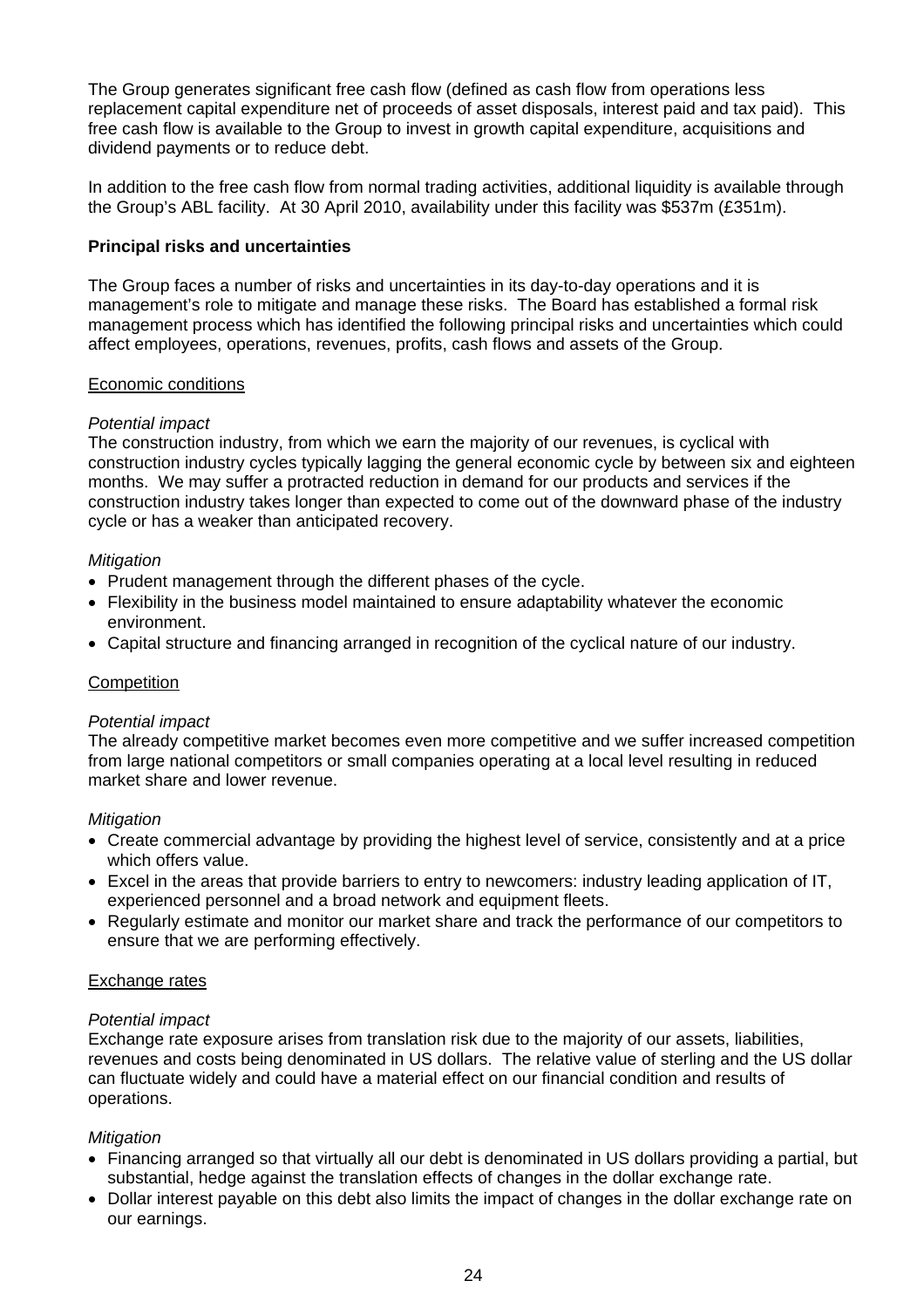# Supply chain

# *Potential impact*

We source equipment and parts from a small number of principal suppliers. If we are unable to obtain the right equipment and parts at the right time for a reasonable cost from our suppliers, this could have an adverse impact on the Group's financial performance.

## *Mitigation*

- Partnering relationships with suppliers that have a strong reputation for product quality and reliability and good after-sales service and support.
- Sufficient alternative sources of supply for the equipment we purchase in each product category.
- Size and scale of our business and of our rental fleets enables us to negotiate favourable delivery, pricing, warranty and other terms with our suppliers.

# Financing

# *Potential impact*

Debt facilities are provided for a finite period of time and we could fail to renew facilities prior to their maturity. Such renewal could be affected by any structural issues in the credit markets. Debt facilities become unavailable by virtue of non-compliance with their terms. If we fail to renew required debt facilities, we might be unable to meet our obligations as they fall due.

### *Mitigation*

- The weighted average remaining life of our debt facilities is 5 years with the first significant maturity being the asset-based senior bank debt facility which now extends until November 2013.
- Our facilities have no quarterly monitored financial covenants provided availability maintained on the asset-based senior bank debt exceeds \$150m. At 30 April 2010 availability was \$537m.
- If they are ever required to be calculated, covenants are computed at constant exchange rates and before exceptional items.

### **Acquisitions**

### *Potential impact*

Acquisitions may not deliver the expected benefits through over paying, acquiring unforeseen liabilities or failure to integrate effectively.

### *Mitigation*

- Detailed operational and financial due diligence to ensure particularly that operational and financial risks are identified and appropriately factored into our valuation of the target.
- Development of a rigorous post-acquisition integration plan with close management and monitoring to ensure synergies are realised fully.

### Accounting/fraud

### *Potential impact*

Accounting or fraud discrepancies could occur if our financial and operational control framework is inadequate resulting in a loss and/or misstatement of the Group's financial performance.

### *Mitigation*

- Maintain a robust internal financial control framework.
- A strong internal financial and operational audit function reviews the operation of the control framework and reports regularly to management and to the Audit Committee.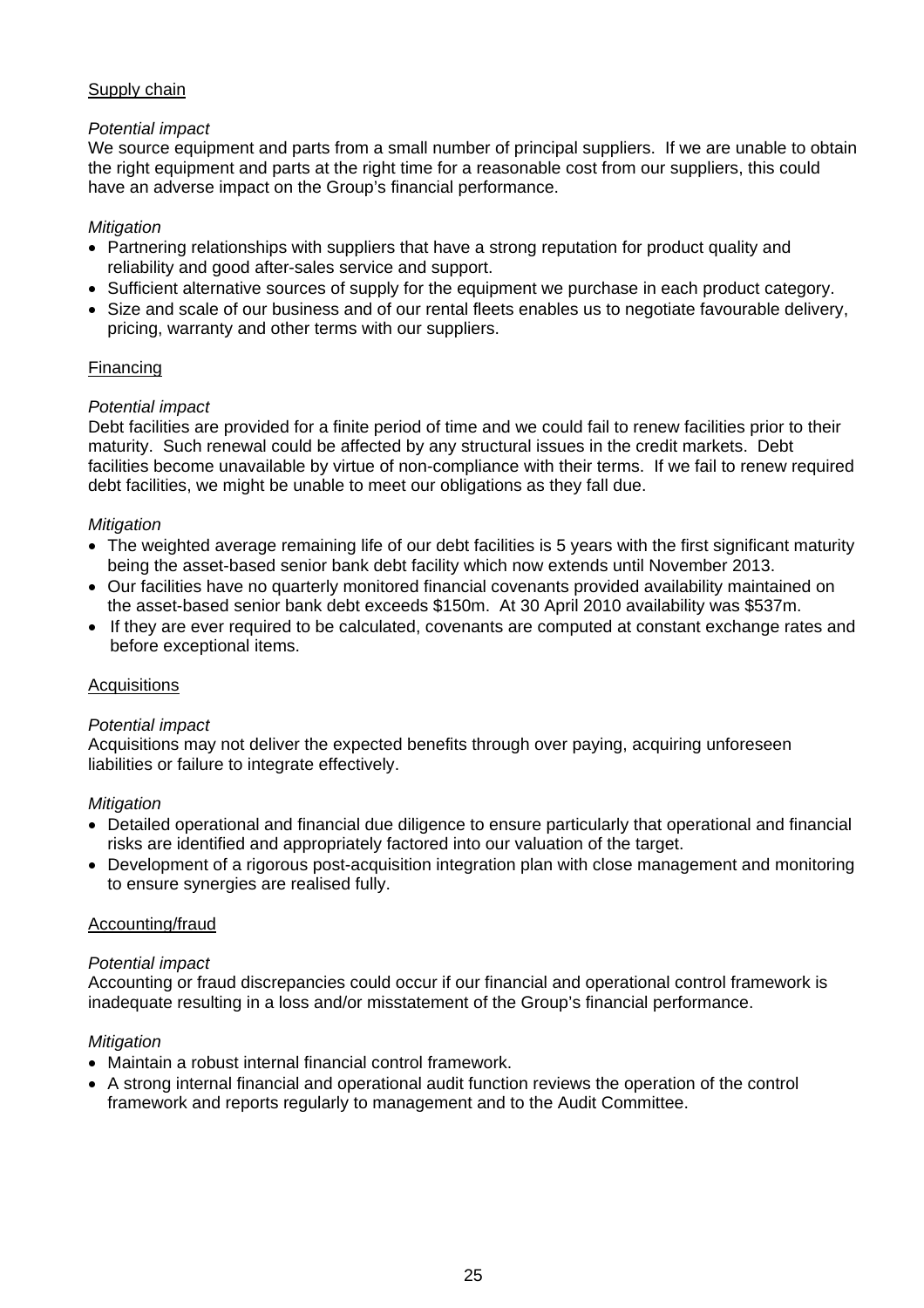# IT systems

# *Potential impact*

We own over 250,000 units of rental equipment and in the past year entered into approximately 2.0m rental contracts which are tracked and controlled using fully integrated computer systems in the US and UK. A serious uncured failure in this area would have an immediate impact on our business, rendering us unable to record and track our high volume of relatively low value transactions.

# *Mitigation*

- Robust and well protected data centres with multiple data links to protect against the risk of failure.
- Detailed business recovery plans which are tested periodically.
- Separate near-live back-up data centres which are designed to be able to provide the necessary services in the event of a failure at the primary site.

# People

### *Potential impact*

Retaining and attracting good people is key to delivering superior performance and customer service. Excessive staff turnover is likely to impact on our ability to maintain the appropriate quality of service to our customers and would ultimately impact our financial performance adversely.

### *Mitigation*

- Provide well structured and competitive reward and benefit packages that ensure our ability to attract and retain the employees we need.
- Ensure that our staff have the right working environment and equipment to enable them to do the best job possible and maximise their satisfaction and fulfilment at work.
- Invest in opportunities for our people to enhance their skills and develop their careers to the mutual benefit of both themselves and the Company.

### Health and safety

### *Potential impact*

Accidents happen which might result in injury to an individual, claims against the Group and damage to our reputation.

### *Mitigation*

- Maintain appropriate health and safety policies and procedures to reasonably guard our employees against the risk of injury.
- Induction and training programmes reinforce health and safety policies and procedures.
- Programmes to support our customers exercising their responsibility to their own workforces when using our equipment.

### Compliance with laws and regulations

### *Potential impact*

Failure to comply with the frequently changing regulatory environment could result in reputational damage or financial penalty.

### *Mitigation*

- Maintaining a legal function to oversee management of these risks and to achieve compliance with relevant legislation.
- Group-wide ethics policy and 'whistle blowing' arrangements, by which employees may, in confidence, raise concerns about any alleged improprieties.
- Policies and practices evolve to take account of changes in legal obligations.
- Training and induction programmes ensure our staff receive appropriate training and briefing on the relevant policies.